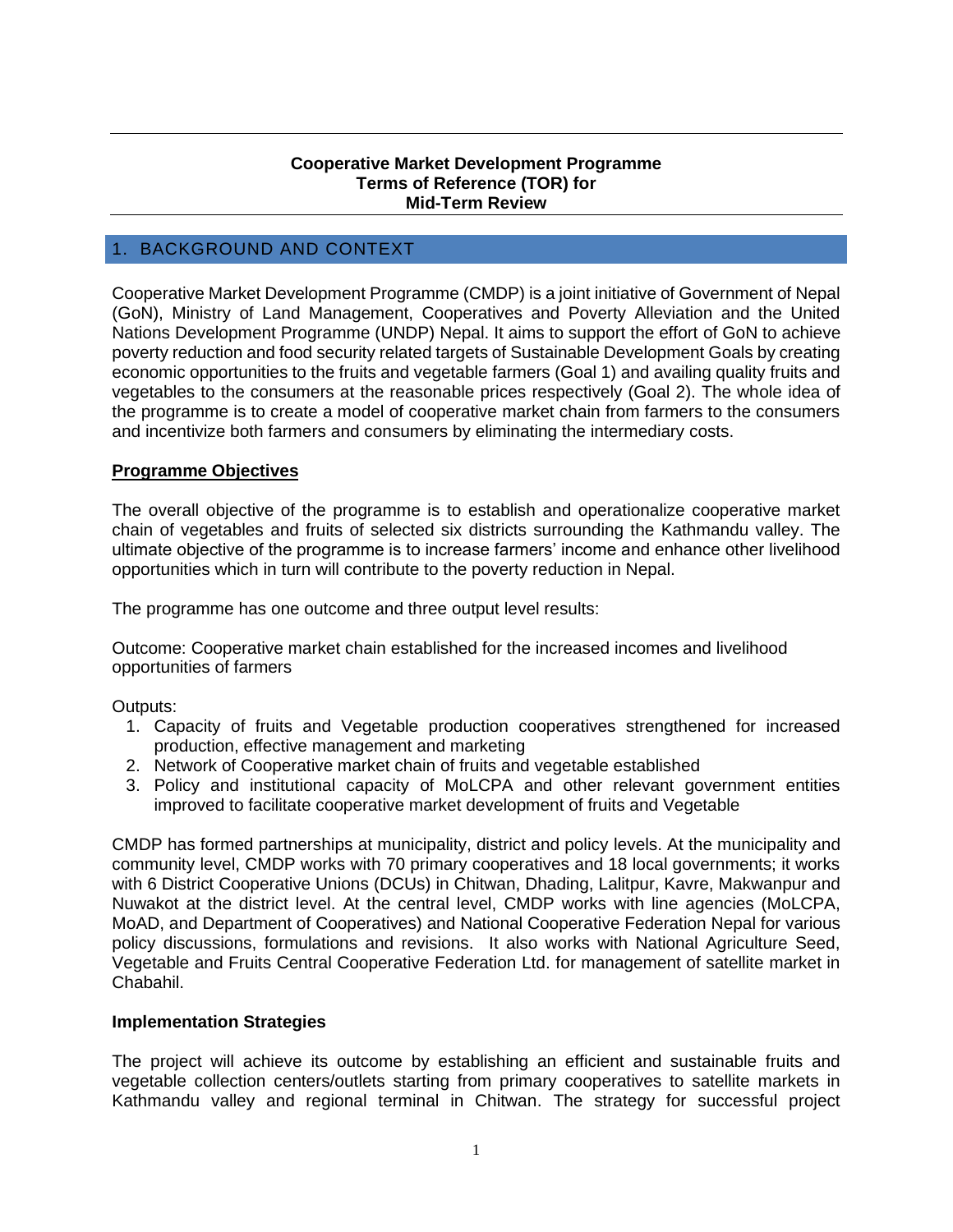implementation is to enable policy environment, strong partnership and collaboration with national and local governments, promote innovation and improved technology, and to scale up and document the learning.

The project covers 6 districts adjoining Kathmandu Valley- Chitwan, Dhading, Kavre, Lalitpur, Makwanpur and Nuwakot. Approximately 14,400 households of 71 fruits and vegetables cooperatives will be directly linked to this cooperative market chain and will benefit from this project.

## **Progress:**

During the last 4 years of implementation, CMDP has conducted various trainings such as cooperative management, financial management, business plan and value chain trainings to the selected primary cooperatives. In addition, it has provided logistic and input support to strengthen capacity of primary cooperatives for increased production, effective management and marketing.

On the marketing front, Chabahil Satellite Market came into operation in November 2020. Another Satellite market in Mahalaxmisthan Lalitpur has been established by DCU Lalitpur which will begin operation in early 2021. In the wake of the coronavirus outbreak, CMDP has operated 2 mobile fruits and vegetable markets in 6 months (Nuwakot and Makwanpur) to safeguard the livelihoods of the farmer members of the primary cooperatives. Around 1,361,660 kg of fruits and vegetables was transacted through these markets amounting to NPR 52,139,650. Five other markets (2 municipal markets, 2 district markets and 1 regional market are being established this year and will begin operation by 2022. CMDP has completed 49 primary collection centers, installed 37 cold rooms and has handed over 28 pickup vehicles to primary cooperatives and Agriculture Seed, Vegetable and Fruits Central Cooperative Federation Limited (NEFSCOV). The support from CMDP has helped in marketing fresh fruits and vegetables during the pandemic.

To support an enabling policy environment for cooperatives, CMDP has supported the Ministry of Land Management, Cooperatives and Poverty Alleviation in developing important guidelines such as draft of Deposit and Credit Insurance Procedure, revision proposal of Land Rules 2021, revision of Cooperative Act 2017. Besides, it has also carried out some research such as 'Direction of Local Cooperative Acts: Case of CMDP Intervention Area', 'Anticipating the Risk Analysis of Cooperative Market for Fruits and Vegetable in Kathmandu Valley' which have added to the knowledge base on cooperative marketing and helped to devise marketing strategies.

CMDP, as a piloting project to develop cooperative market chain for fruits and vegetables, had reached mid-way of its implementation therefore an evaluation was conducted to take stock of key progress and to suggest way forward for remaining period of the project.

The outcome level indicators and baseline values are given in the below table. The consulting firm should establish current values of the indicators including other output level indicators which will be provided during the inception phase.

| <b>SN</b> | <b>Indicators</b>                                                         | <b>Baseline</b> | Target  |
|-----------|---------------------------------------------------------------------------|-----------------|---------|
|           | Annual average household income in NPR                                    | 520,651         | 602,719 |
| 2         | Volume of vegetable and fruits production of program<br>districts (in MT) |                 |         |
|           | <b>Fruits</b>                                                             | 24476           | 98,654  |
|           | Vegetables                                                                | 60745           | 70,320  |
| ີ         | Productivity of Fruits and Vegetables (Mt/hector)                         | Fruits: 9       | 10.41   |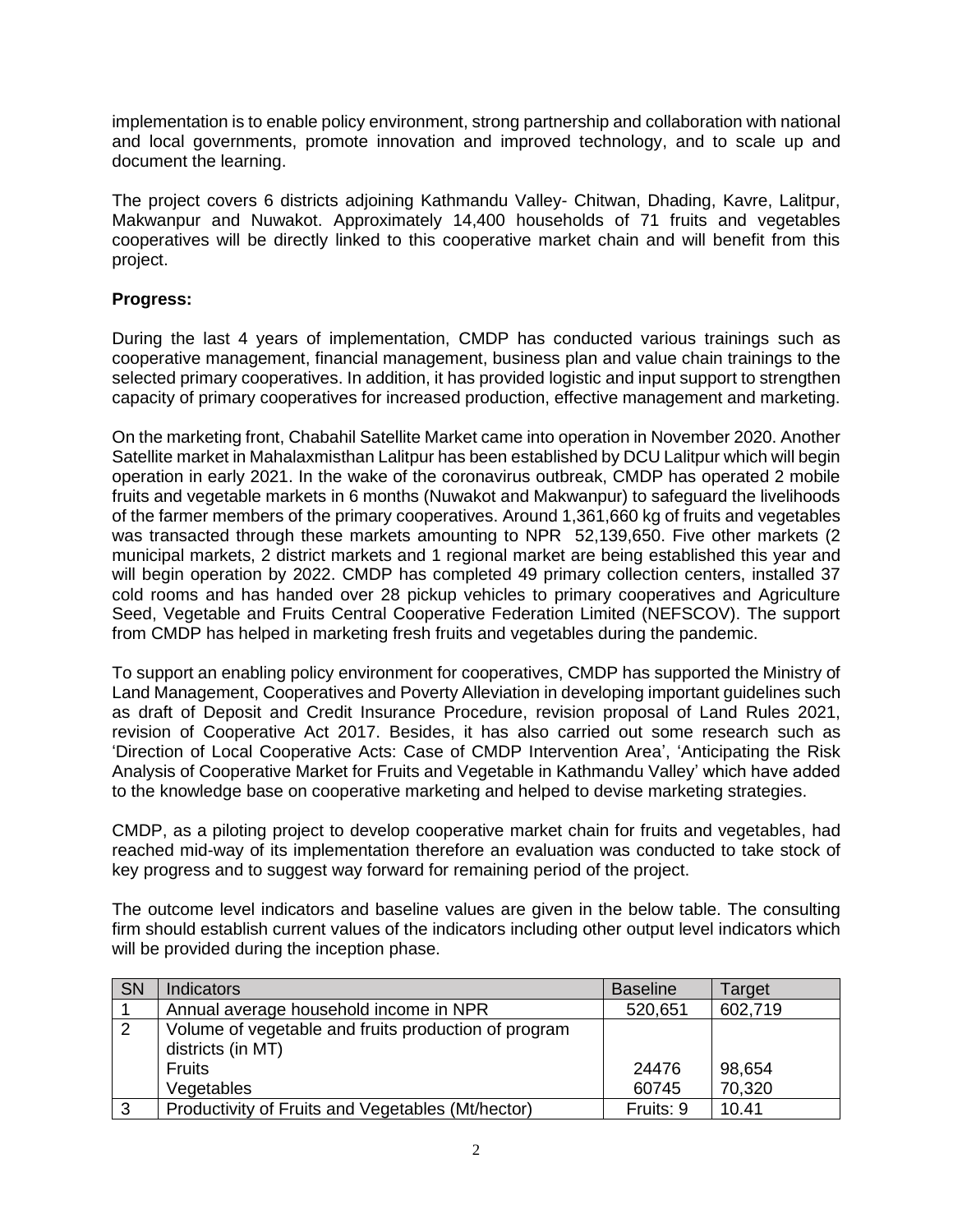| <b>SN</b> | <b>Indicators</b>                                                       | <b>Baseline</b>  | Target       |
|-----------|-------------------------------------------------------------------------|------------------|--------------|
|           |                                                                         | Vegetable:<br>18 | 20.83        |
| 4         | Total sale of fruits and vegetables through cooperatives<br>chain (NPR) |                  | 2.36 billion |

## **COVID-19 Context**

As of 22nd February 2020, Nepal has confirmed 273,556 cases of COVID-19 of which 269,966 have recovered and 2,061 have lost their lives. The COVID-19 crisis and subsequent lockdown has taken a significant toll on Nepal's economy and is expected to slow economic growth to as low as 1.5% in fiscal year 2020, compared to 7.1% growth last year. The GDP is expected to decrease from 7.1 percent to 5.3 percent in the 2019/2020 fiscal year.<sup>1</sup> Most agribusinesses and farmers have experienced lost revenues due to a shortage of agri-inputs, decreased trade of agriculture commodities and increased operational costs. Women and those from disadvantaged groups are disproportionately affected by the crisis. With limited operational hours and restricted access to wholesale inputs, agrovets have seen plummeting sales. With farmers selling less produce, incomes have decreased, and many are seeking inputs on credit which further strains agrovets. Cooperatives have seen increased withdrawals of savings by hard-hit farmers and are facing logistical difficulties collecting loan repayments.

CMDP was supposed to establish most of its cooperative markets by 2020, however, the ongoing pandemic severely affected CMDP's work. All 6 districts of CMDP were amongst the badly affected districts. Many construction and capacity building activities could not be carried out as planned due to the government-imposed lockdown and social distancing guidelines. CMDP has revised its targets. Many of the targets that involve social gathering have been reduced or carried forward to the next year. CMDP has introduced a support package for such returnees in CMDP's project areas to get them involved in the production and marketing of fruits and vegetables and stay in the country. List of migrants along with proposals have been received from the 6 DCUs. CMDP is analyzing the proposals and will prioritize input and production support for these returnee migrants in the year 2021. Also, CMDP has initiated 2 mobile markets during the lockdown in Nuwakot and Dhading.

| <b>PROJECT/OUTCOME INFORMATION</b>     |                                                                                                                                                                                                                                                  |  |  |
|----------------------------------------|--------------------------------------------------------------------------------------------------------------------------------------------------------------------------------------------------------------------------------------------------|--|--|
| <b>Project/outcome title</b>           | Cooperative Market Development Programme                                                                                                                                                                                                         |  |  |
| <b>Atlas ID</b>                        | 00102540                                                                                                                                                                                                                                         |  |  |
| <b>Corporate outcome and</b><br>output | CPD Outcome1: By 2022, impoverished, especially<br>economically vulnerable, unemployed and under-employed<br>and vulnerable people, have increased access to<br>sustainable livelihoods, safe and decent employment and<br>income opportunities. |  |  |

The project detail is given in the table below:

<sup>1</sup> https://www.marketlinks.org/blogs/assessing-impact-covid-19-farmers-and-private-sector-partners-nepal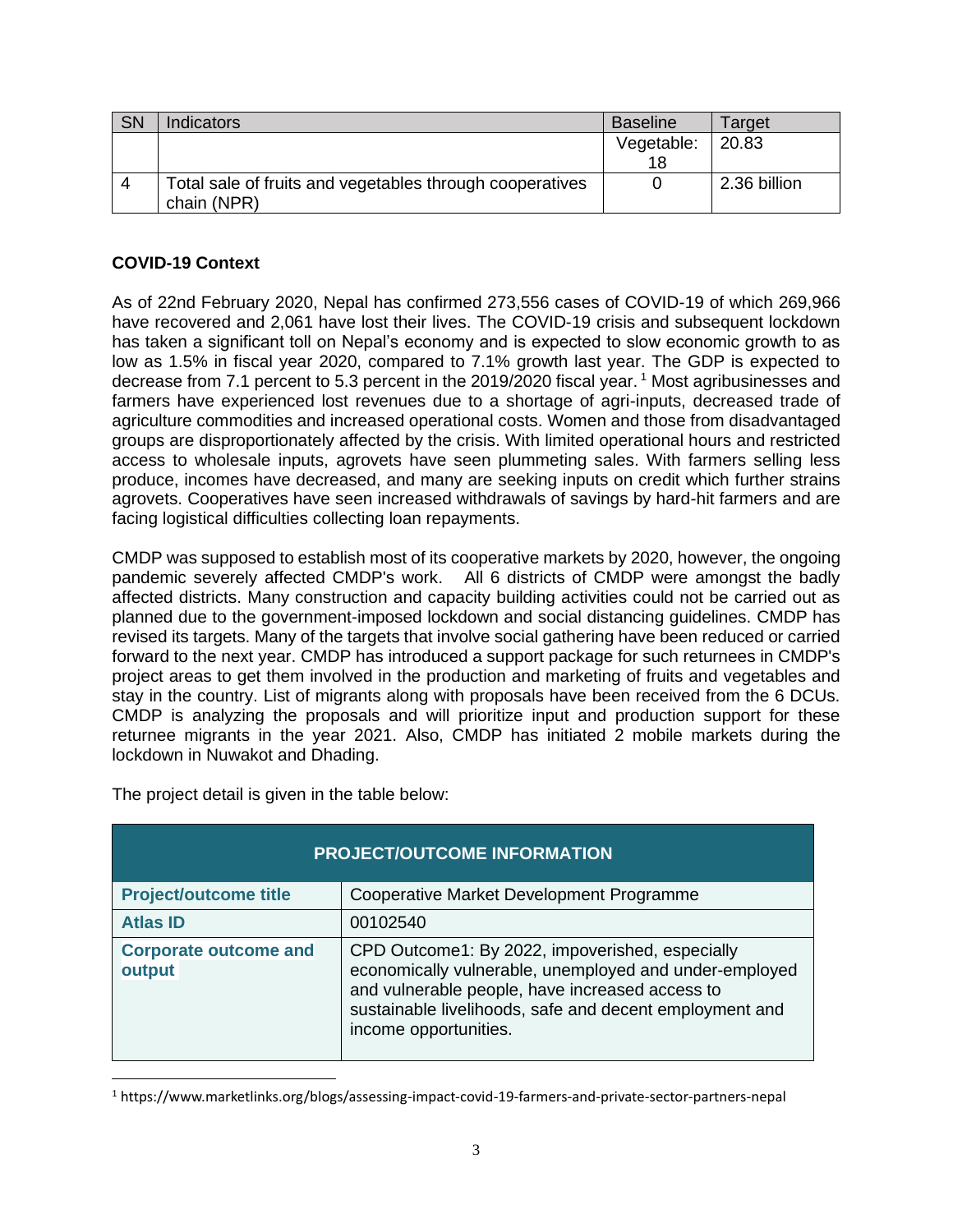|                                                         | CPD Output 1.1: Policy, institutional and capacity<br>development solutions lead to improved disaster and<br>climate resilient livelihoods, productive employment and<br>increased productivity in rural areas |                               |  |
|---------------------------------------------------------|----------------------------------------------------------------------------------------------------------------------------------------------------------------------------------------------------------------|-------------------------------|--|
| <b>Country</b>                                          | Nepal                                                                                                                                                                                                          |                               |  |
| <b>Region</b>                                           | Asia Pacific                                                                                                                                                                                                   |                               |  |
| Date project document<br>signed                         | 2 <sup>nd</sup> February 2018                                                                                                                                                                                  |                               |  |
|                                                         | <b>Start</b>                                                                                                                                                                                                   | End                           |  |
| <b>Project dates</b>                                    | 2 <sup>nd</sup> February 2018                                                                                                                                                                                  | 31 <sup>st</sup> January 2023 |  |
| <b>Project budget</b>                                   | US\$7 million                                                                                                                                                                                                  |                               |  |
| <b>Project expenditure at the</b><br>time of evaluation | US\$ 3.3 million                                                                                                                                                                                               |                               |  |
| <b>Funding source</b>                                   | Government of Nepal, Ministry of Land Management,<br>Cooperative and Poverty Alleviation (MoLCPA<br><b>UNDP</b>                                                                                                |                               |  |
| Implementing party <sup>2</sup>                         | Ministry of Line Management, Cooperative and Poverty<br><b>Alleviation (MoLCPA)</b>                                                                                                                            |                               |  |

## 2. MTR PURPOSE, SCOPE AND OBJECTIVES

The overall purpose of the mid-term review is to objectively assess the results and approaches of the project interventions and its contribution to a higher level of outcome results. The findings of the review will provide the way forward for the future course of action. It will identify and document the achievements of the project interventions, challenges, lessons learnt and best practices. It will also assess the progress against the baseline data and determine what has been achieved and what needs further attention.

Specifically, the objectives are to:

- Ascertain the achievements of the project and its relevancy, effectiveness, efficiency, sustainability and impact including synergies with other government-led initiatives and UNDP support efforts (coherence).
- Assess the effectiveness of the project activities provided to primary cooperatives, national cooperative unions, district cooperative unions, National Cooperative Federation and local partners such as local governments, cooperatives and local service providers in increasing incomes and strengthening the horticultural value chain.
- Assess engagement of national and local partners such as MoLCPA, NCF, DCUs, Primary Cooperatives and relevant actors in the project and their understanding including financial and other commitment for sustainability of activities.
- Review and assess the risks and opportunities (in terms of resource mobilization, synergy and areas of interventions) for future.

<sup>&</sup>lt;sup>2</sup> It is the entity that has overall responsibility for implementation of the project (award), effective use of resources and delivery of outputs in the signed project document and workplan.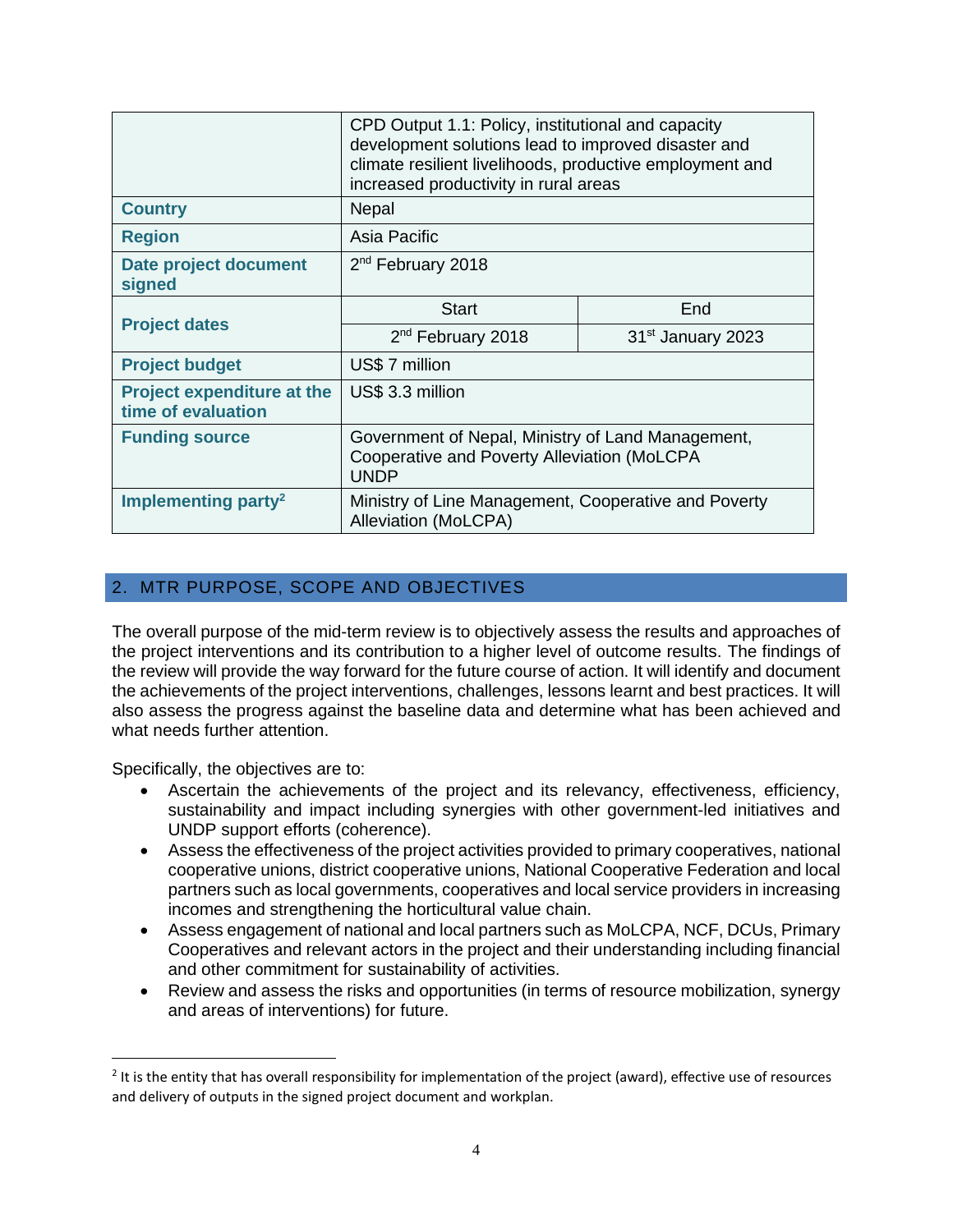- Assess the effectiveness and efficiency of the fund flow mechanism (MCGs, LVGAs, LoAs, RPAs)
- Suggest amendments in project activities and/or working modalities, if needed, for the better contribution to the beneficiaries considering the remaining period of the project and COVID-19 pandemic context eg. possibility of CMDP extension into other provinces, districts, municipalities.
- Explore the possibility of including other agricultural products in addition to fruits and vegetables for livelihood diversification.
- Conduct an in-depth analysis of the potential strength and risk factors of the Cooperatives sector and 'Value chain development'.
- Appraise the repurposed intervention for response to COVID-19

### 3. SCOPE OF WORK

The CMDP Mid-Term Review will assess the relevancy and effectiveness of the implementation strategy. This will include the implementation modalities and co-financing by the Government of Nepal. It will also look at issues of coordination, partnership arrangements, institutional strengthening, beneficiary participation, replication and sustainability of the programme. The MTR will review of the project design and assumptions made at the beginning of the programme development process. It will assess whether the programme results are on track, capacities built and cross cutting issues of gender and human rights have been addressed. It will also assess whether the programme implementation strategy has been optimum and recommend areas for improvement and learning. The Mid-Term Review will also assess the synergy between the UNDP's other projects implemented in livelihood and agriculture and suggest ways of strengthening this synergy. The linkage of results to overall UNDAF results framework and CPD Outcomes will be analyzed including the relevance of the indicators set.

The proposed MTR will be conducted in the six CMDP project districts: Makawanpur, Chitwan, Dhading, Nuwakot, Kavre and Lalitpur. The survey sites will be 72 pocket areas of 18 rural/urban municipalities of the six districts. The detailed list of project sites and municipalities is annexed. Though CMDP has been able to raise funds locally equivalent to approximately US\$ 1.5 million, there still exists significant funding gap. This evaluation should explore and suggest appropriate fund-raising strategy to address this funding gap. The review should cover but not limited to the following areas:

- **Relevance of the project:** Review the progress against project outputs and contribution to outcome level results as defined in the project's theory of change and ascertain whether assumptions and risks remain valid. Assess the alignment of the project design with national priorities and responding to the needs of the stakeholders. Assess the basis and relevance of covering/selecting municipalities or partnering with many cooperatives.
- **Effectiveness and efficiency of implementation approaches:** Review project's technical as well as operational approaches and deliverables, quality of results and their impact covering the results achieved; identify and assess any other intended or unintended, positive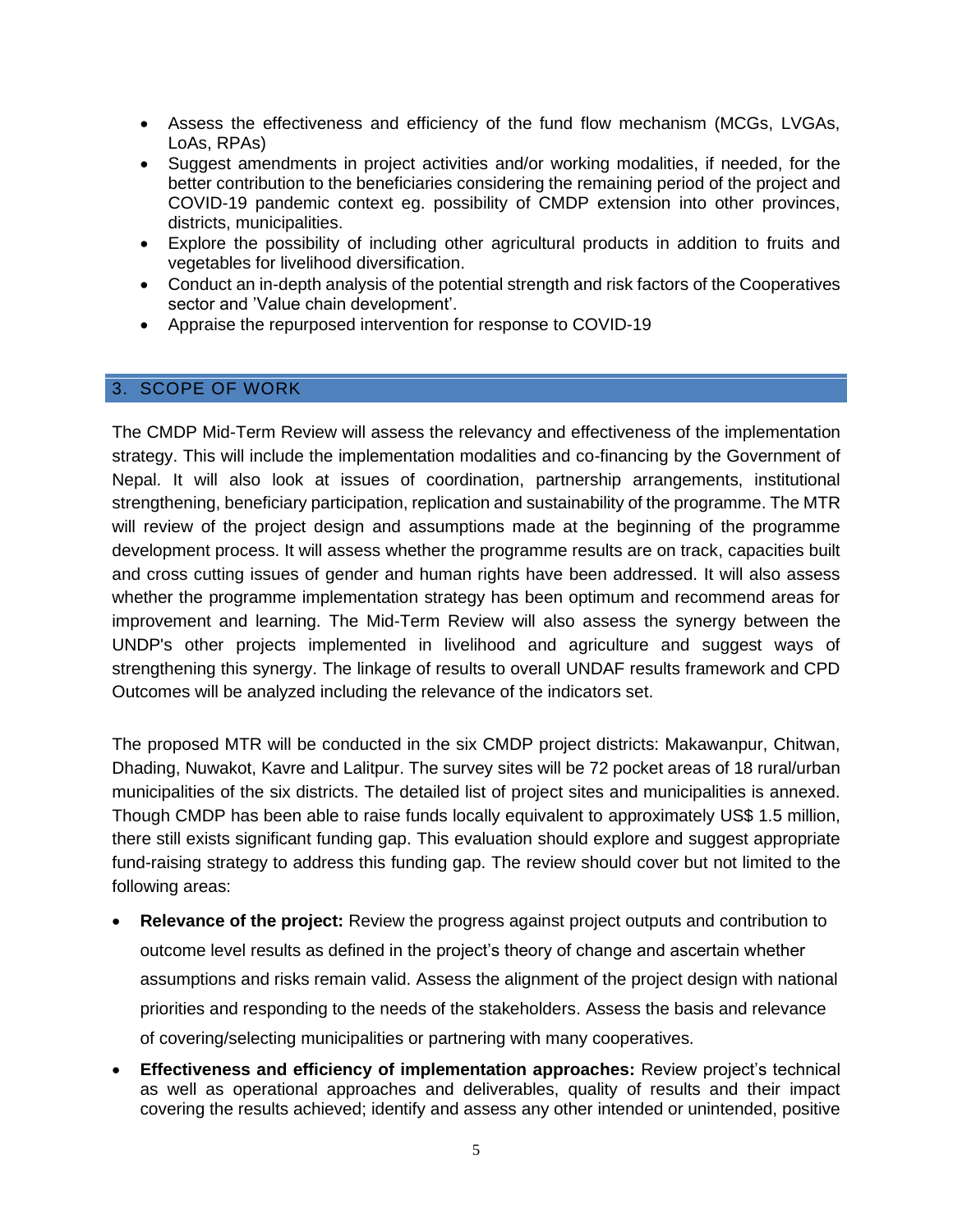or negative results as well as the partnerships established and issues of capacity.

- **Gender Equality and Social Inclusion:** Review the project's approaches in general including mainstreaming of gender equality and social inclusion with focus on women and marginalized groups.
- **Sustainability**: Review and assess the sustainability of the results, risks and opportunities (in terms of resource mobilization, synergy and areas of interventions) related to future interventions.
- Review external factors beyond the control of the project that have affected it negatively or positively.
- Review planning, management, monitoring and quality assurance mechanisms for the delivery of the project interventions.
- Review coordination and communication processes and mechanisms with the stakeholders.
- Track progress made as per baseline indicators.
- Review how the implementation of project interventions is impacted by COVID-19.
- Explore and suggest appropriate fund-raising strategy to address the funding gap

## 4. EVALUATION CRITERIA AND KEY QUESTIONS

The MTR will follow the Organization of Economic Cooperation Development (OECD), Development Assistance Committee (DAC)'s evaluation criteria – relevance, coherence, effectiveness, efficiency, impact and sustainability. Partnership, Gender Empowerment and Social Inclusion (GESI) and human rights will be added as cross cutting criteria. The guiding questions outlined below should be further refined by the consultant and agreed with UNDP prior to the commencement of the review:

### **Key Questions**

- *i. Relevance*
	- To what extent does CMDP address the needs of the targeted beneficiaries?
	- Was the strategy adopted, project interventions and inputs identified, realistic, appropriate and adequate for achievement of the results?
	- Does the Programme continue to be relevant to the GoN priorities?
	- Was the basis of coverage/selecting of municipalities or cooperatives relevant and appropriate?
	- Were there any unintended positive or negative results?
	- Is there a suitable M&E framework to monitor and support the implementation of the targeted results?
	- To what extent the reprogramming of project activities for immediate COVID-19 response are relevant to meet the local needs?

### *ii. Effectiveness*

- To what extent are the stated outcomes and outputs for the CMDP on track?
- To what extent have the CMDP results so far contributed to overarching results such as UNDAF, CPD and SDG?
- What factors have contributed to the achievement, if any, of the intended outputs and outcomes?
- To what extent the project activities were delivered effectively in terms of quality, quantity and timing?
- Are the strategies and tools used in programme implementation effective?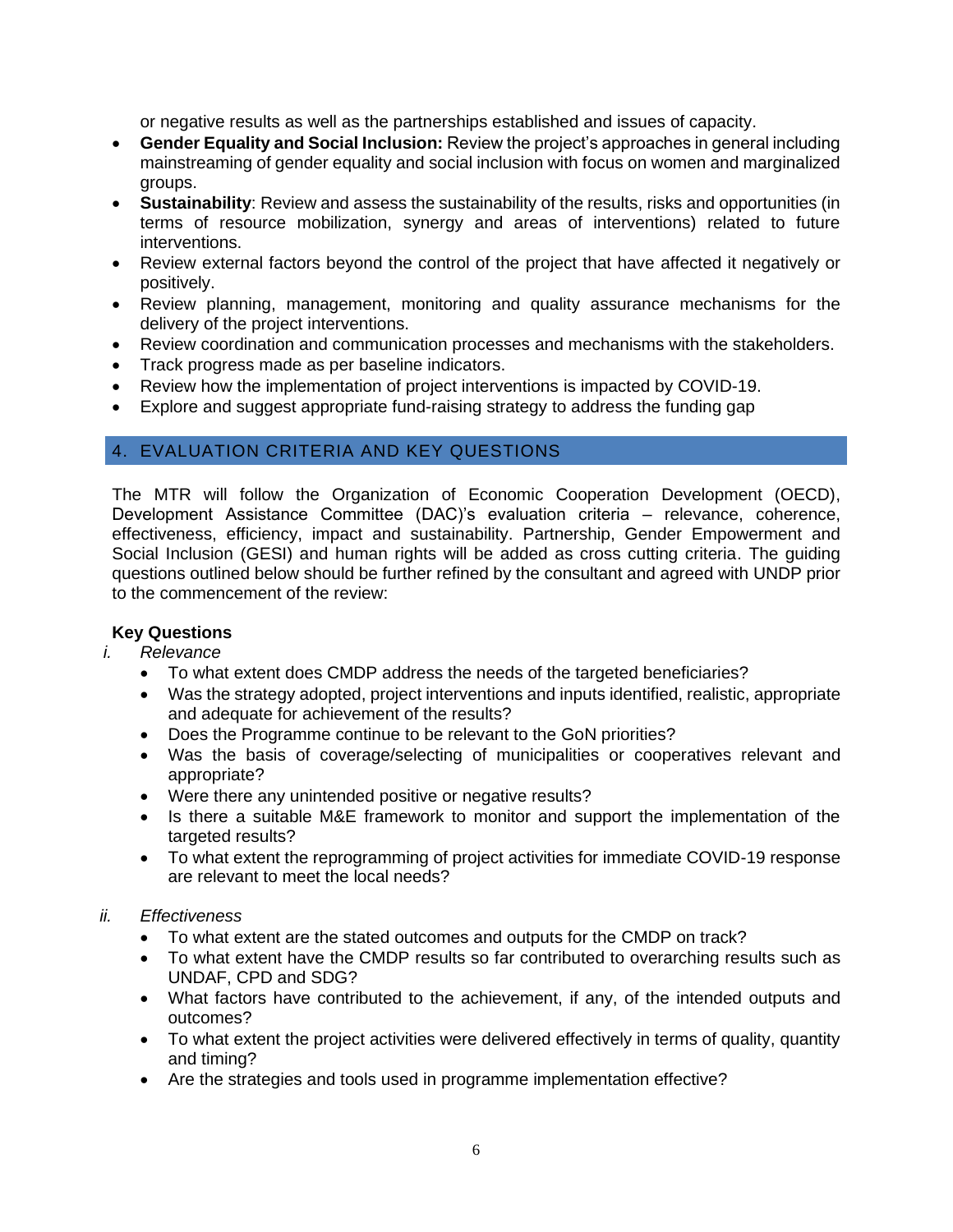- Is CMDP effective in responding to the needs of the beneficiaries and what results can be seen, if any?
- What are the key internal and external factors (success and failure factors) that have contributed, affected or impeded the achievements and how have CMDP and the partners managed these factors?
- What were the lessons and how were feedback/learning incorporated in the subsequent process of planning and implementation?
- To what extent CMDP was successful to create employment and income opportunities to the local people?
- How effective was the project in integrating the GESI concerns in its approach?

## *iii. Coherence*

- To what extent the intervention is coherent with Government's policies?
- To what extent the intervention addressed the synergies and interlinkages with other interventions carried out by UNDP or Government of Nepal? (internal coherence)
- To what extent the intervention was consistent with other actor's interventions in the same context or adding value to avoid duplication of the efforts? (External coherence)

# *iv. Efficiency*

- Is the Programme cost-effective i.e. could the outcomes and expected results have been achieved at lower costs by adopting a different approach and/or using alternative delivery mechanisms?
- To what extent was the fund flow mechanism (Micro Capital Grant, Letter of Agreement, Low Value Grant Agreement and Responsible Party Agreement) appropriate?
- Were efficient mechanisms adopted to leverage the resources to community?
- Do CMDP's activities overlap and duplicate other similar interventions (funded nationally and /or by other donors? Are there more efficient ways and means of delivering more and better results (outputs and outcomes) with the available inputs?
- How did CMDP's financial management processes and procedures affect programme implementation?

## *v. Sustainability*

- To what extent are the benefits of the programme likely to be sustained after the completion of CMDP?
- How effective are the exit strategies and approaches to phase out assistance provided by the programme including contributing factors and constraints?
- What are the key factors that will require attention in order to improve prospects of sustainability of the Programme outcome and the potential for replication of the approach?
- How are capacities strengthened at the individual and organizational level (including contributing factors and constraints)?
- Describe the main lessons that have emerged.
- What are the recommendations for similar support in future?

## *vi. Impact:*

- To what extent the project outputs were achieved and what were the contribution, if any, to outcome level results?
- To what extent can the program contribute to resilient and inclusive economic recovery through support to productionand market linkage?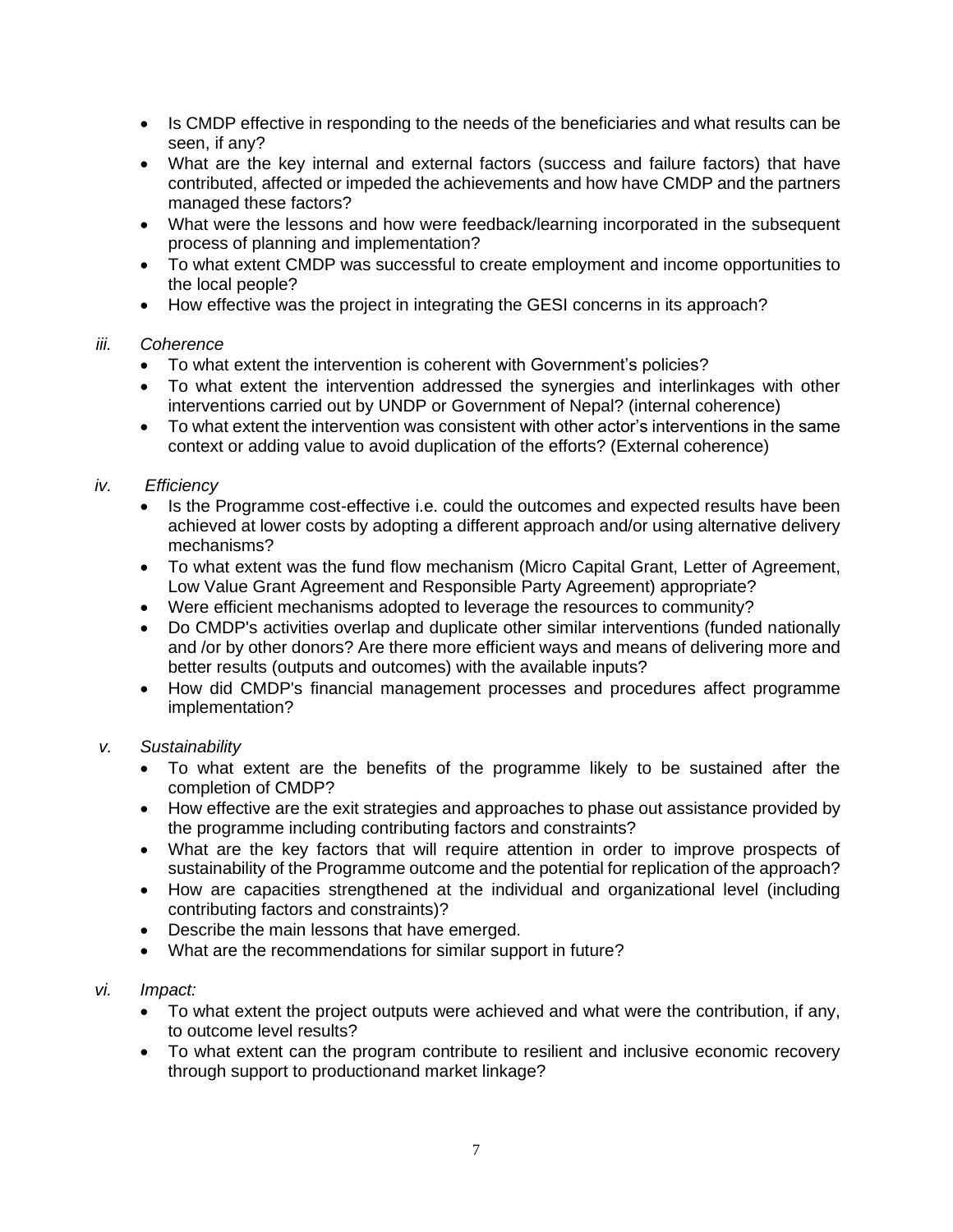• To what extent has the support enabled citizen's trust in local government, DCUs and its systems?

#### *vii. Partnership:*

- How has the partnership affected in the project achievement and how might it be built in the future?
- Have the ways of working with the partner and the support to the partner been effective and did they contribute to the project's achievements?
- How has been the partnership with national/local partners including MoLCPA, NCFN, NESCOV, local governments, cooperatives and cooperative unions and other actors along the value chain? Does it create synergies or difficulties? What type of partnership building mechanism is necessary for future partnership?

#### *viii. Gender equality and Social Inclusion*

- To what extent have the issues of gender equality and inclusion of marginalized communities been addressed in the design, implementation and monitoring of the project?
- To what extent the project approach was effective in promoting gender equality and social inclusion - particularly focusing on women and socially disadvantaged groups?
- To what extent has the project promoted positive changes of women and marginalized communities? Were there any spillover effects?

#### *ix. Human rights*

- To what extent have Dalit, ethnic minorities, women and other disadvantaged and marginalized groups benefitted from the work of the project and with what impact?
- To what extent has the project integrated Human Rights based approach in the design, implementation and monitoring of the project? Have the resources been used in an efficient way to address Human Rights in the implementation (e.g. participation of targeted stakeholders, collection of disaggregated data etc.)?

## 5. METHODOLOGY

The consultancy firm should propose detailed methodology for the MTR in the inception report. It is expected that the review will be conducted using both qualitative and quantitative techniques for data collection and shall utilize a range of tools. The study will assess the progress against baseline value of indicators to compare results in the given period. The consultant will be responsible for designing and conducting the evaluation adopting appropriate methodology, sampling strategies, tools and other instruments for data collection and analysis. The consultant is responsible for but not limited to:

• Desk review of all relevant project documentation including baseline report, project document, annual work plans, project progress reports, progress against output and other results indicators with baseline value, field monitoring reports, annual project reports, minutes of the Project Board and financial statements etc. Desk Study of GoN's cooperative policy, Nepal Rastra Bank's Households Budget Survey 2014/2015 and Central Bureau of Statistics (CBS) Nepal Living Standards Survey (NLSS) report 2011 and Small Area Poverty Estimation Report 2011. Likewise, Ministry of Agriculture and Livestock Development's the Statistical Information on Nepalese Agriculture should also be studied. Similarly, reports from NCFN, NESCOV, DCUs and primary cooperatives including annual audit reports should be reviewed.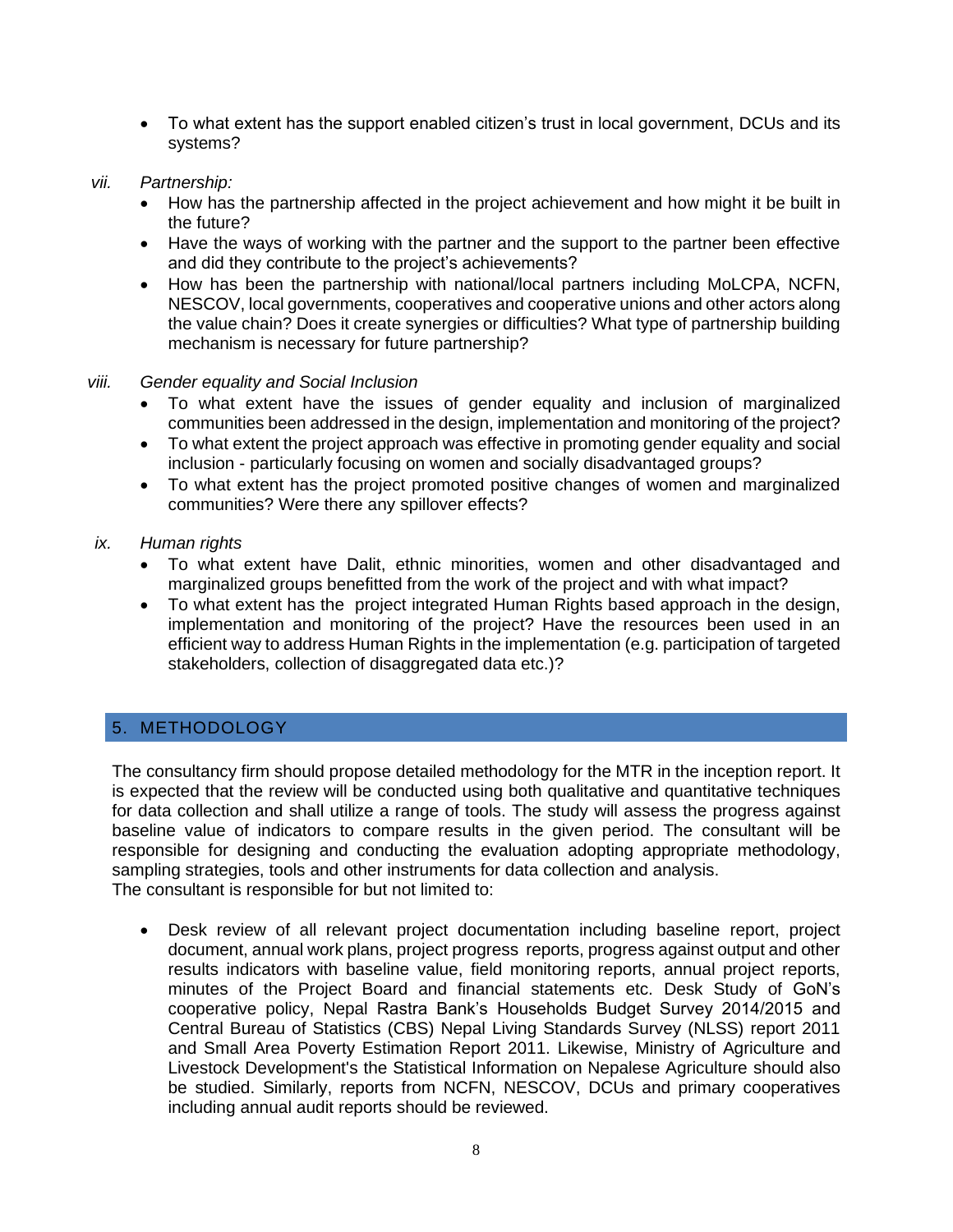- Sample survey: Primary data should be collected from the following sources through field surveys-1) cooperative households 2) primary cooperatives, DCUs and cooperative unions. Sample survey shall be conducted with a reasonable and statistically meaningful sample size. Farmers, cooperative members, market operators, LG representatives should be interviewed.
- Focused Group discussion/consultation with project beneficiaries and other stakeholders like UNDP Country Office, Project team, MoLCPA, NCF, NESCOV, local partners along with the cooperative market chain such as DCUs, primary cooperative, and market centres in project areas should be conducted.
- Field observations, interactions, interviews (structured, semi-structured) and consultation with project beneficiaries. The consultant will carry-out necessary field visits using checklists which have been pre-approved by UNDP as part of the Inception Report and ensuring that all beneficiaries are adequately covered. Briefing and debriefing sessions will be organized.
- The consultant should ensure triangulation of various data sources to maximize the validity and reliability of the data. Analysis leading to evaluate judgement should be clearly spelled out. The limitations of the methodological framework should be also spelled out in the review reports.
- In addition, any necessary methodologies for ensuring that the evaluation addresses the needs of vulnerable groups as identified in the project document, employs a rights-based approach and takes questions around gender into consideration.

## **6. EXPECTED OUTPUTS/KEY DELIVERABLES**

The main output of this assignment is to produce a Mid Term Review Report on Cooperative Market Development Programme (CMDP). The key deliverables of the assignment are as follows:

- 1. **Inception report:** Inception report shall be the first deliverable to be submitted by the consultant. This report will detail the consultant's understanding of what is being evaluated, why and how it will be evaluated. This is to ensure that the consultant and the stakeholders (the MoLCPA, UNDP, DCUs, NCF, NEFSCOV etc.) have a shared understanding of the assignment. The report shall include a proposed schedule of tasks, evaluation tools, activities, report structure and deliverables. Inception report must demonstrate whether the evaluators have the same understanding of the Theory of Change as the UNDP Country Office; Inception report should include specific questions to be posed to the stakeholders under each of the evaluation categories. The inception report will include the evaluation matrix which will detail out the MTR design, methodology, questions, data sources and collection analysis tools for each data source and the measure by which each question will be evaluated. UNDP should approve the inception report before beginning of the data collection.
- 2. **Evaluation debriefing:** Evaluation debriefing meeting will be carried out immediately after completion of data collection. The consultant should provide preliminary debriefing and findings to UNDP.
- 3. **Draft Mid-term Review report** :The consultant will prepare draft Mid-term Review report. Comments from the UNDP and stakeholders will be provided within two weeks after receiving the Draft Report. The report will be reviewed to ensure that the review meets the required quality criteria. The consultant should address the comments until the draft report is being approved by UNDP.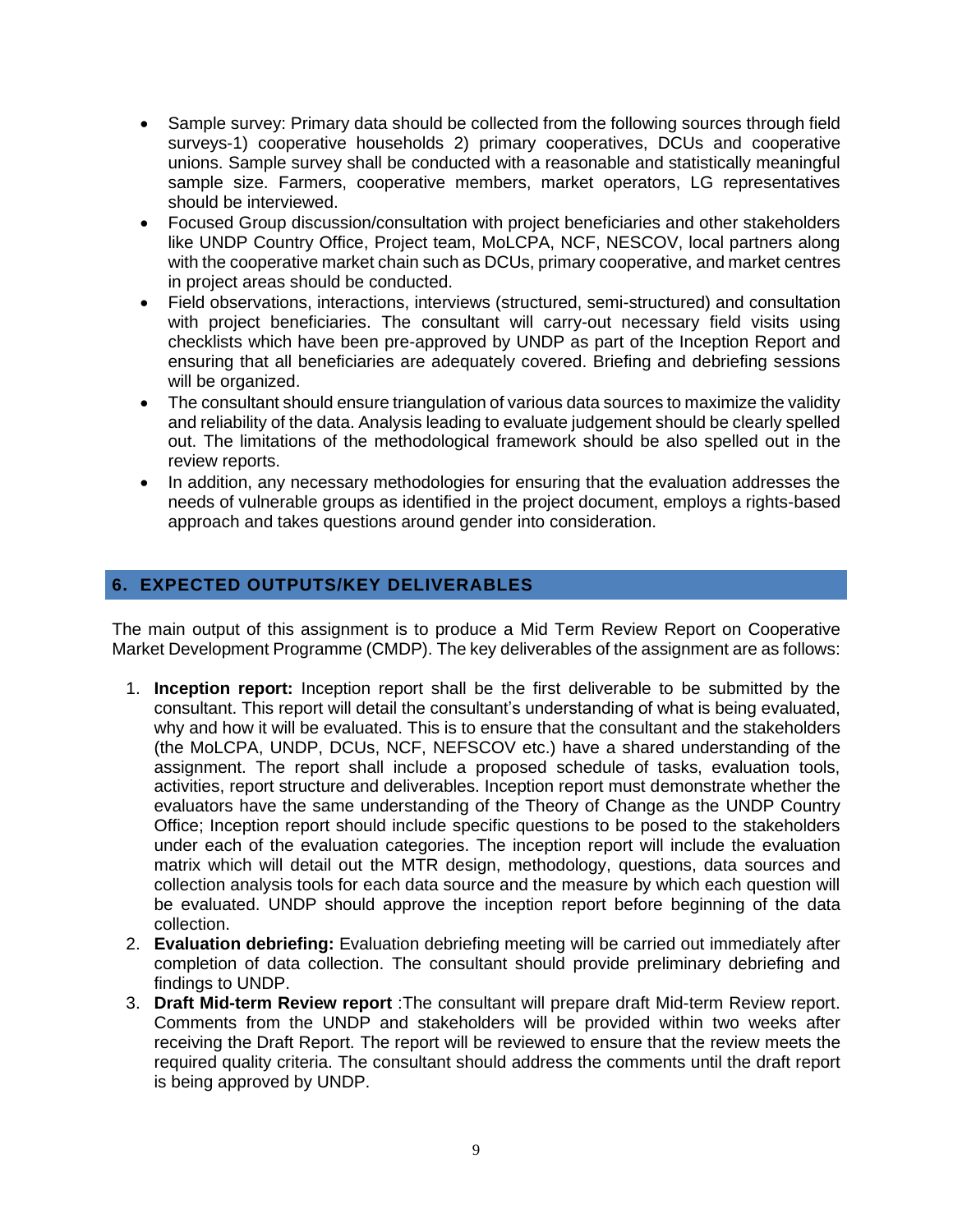- 4. **Validation meeting and presentation:** A validation meeting shall be conducted to provide feedback on the draft MTR report. The team leader of Mid Term Review shall make a presentation to the stakeholders before submitting the final report.
- 5. **Final report:** A final report with clean data and sufficient quality, incorporating feedback from the concerned reviewers, within the stipulated timeline will be provided by the Consultant. The Final payment is dependent on the approval of the report by UNDP. If needed, multiple drafts may be required until the final approval.

## 7. TEAM COMPOSITION AND REQUIRED COMPETENCIES

The consultancy firm and its relevant staff members should comprise of reasonable number of experts having proven track record of designing and conducting evaluation, socio-economic research and baseline studies. The proposed team should have a good understanding of cooperative market development and value chain with expertise in agriculture interventions in horticulture, extension services and postharvest management. Overall, they should be technically sound for conducting evaluation independently. They should possess significant experience conducting evaluation or research in Nepalese context. Furthermore, the team should comprise members with significant technical experience in monitoring and evaluation and project management. The contracted organization should have the capacity to deliver quality services in a timely and professional manner. The project team should have excellent written and oral fluency in English and Nepali.

The team should have following team members involved in the study:

- 1. Team Leader -1
- 2. Socio-economist /cooperative expert-1
- 3. Agriculturist/Horticulturist-1
- 4. GESI expert 1
- 5. Statistician cum Research coordinator (part time) 1
- 6. Data collectors (Research assistants)- as per requirement

| Title       | Qualification                                                                                         | Experience/expertise                                                                                                                                                                                                                                                                                                                                                                                               | Key responsibilities                                                                                                                                                                                                                                                                              |
|-------------|-------------------------------------------------------------------------------------------------------|--------------------------------------------------------------------------------------------------------------------------------------------------------------------------------------------------------------------------------------------------------------------------------------------------------------------------------------------------------------------------------------------------------------------|---------------------------------------------------------------------------------------------------------------------------------------------------------------------------------------------------------------------------------------------------------------------------------------------------|
| Team Leader | <b>Masters</b><br>or<br>equivalent<br>in<br>Agriculture<br>Economics/Statistic<br>s or relevant field | -10 years of professional<br>experience in designing and<br>conducting rigorous project<br>assessments/evaluations with<br>both desk and field research<br>for development projects in<br>Nepal<br>- Demonstrated experience<br>working in<br>national governments, INGOs,<br>donors, communities,<br>and diverse stakeholder<br>groups<br>- Demonstrated experience of<br>undertaking<br>similar assignments with | Mobilization<br>οf<br>team<br>provide<br>members,<br>backstopping,<br>technical<br><b>TOR</b><br>develop<br>for<br>members, focal person<br>communication<br>for<br>to<br>UNDP. Responsible<br>for<br>submitting<br>all<br>the<br>deliverables<br>including<br>draft and final report to<br>UNDP. |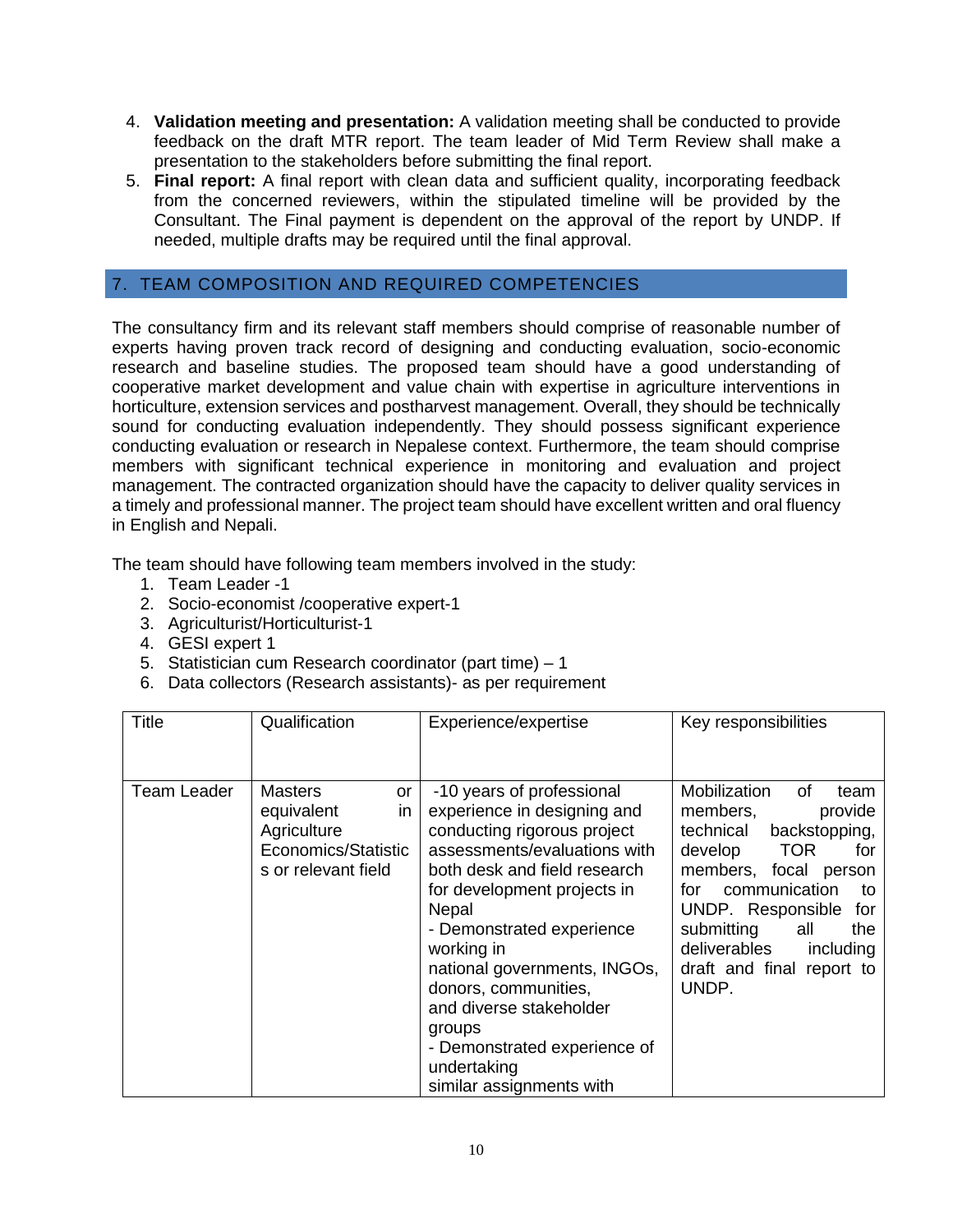|                                               |                                                                                                   | description of work<br>and specific roles<br>- Demonstrated knowledge of<br>value chain on agriculture<br>commodities<br>- Proof of experience in<br>applying or engaging<br>in community participatory<br>approaches.<br>- Demonstrated experience<br>leading field and/or research<br>teams<br>- Experience of working in<br>monitoring and evaluation<br>-Strong understanding on<br>gender empowerment and<br>social inclusion and<br>human rights-based approach. |                                                                                                                                                                                                                                                                                                                                                                                                                                                  |
|-----------------------------------------------|---------------------------------------------------------------------------------------------------|------------------------------------------------------------------------------------------------------------------------------------------------------------------------------------------------------------------------------------------------------------------------------------------------------------------------------------------------------------------------------------------------------------------------------------------------------------------------|--------------------------------------------------------------------------------------------------------------------------------------------------------------------------------------------------------------------------------------------------------------------------------------------------------------------------------------------------------------------------------------------------------------------------------------------------|
| Socio-<br>economist/Co<br>operative<br>expert | Master's degree in<br>Economics<br>or<br>Sociology<br>or<br>any<br>related<br>other<br>discipline | of<br>working<br>7<br>years<br>experiences in the areas of<br>socio-economic<br>study<br><b>or</b><br>conduction evaluation.<br>- Demonstrated experiences of<br>similar<br>undertaking<br>assignments with description of<br>work and specific roles<br>- Proven experiences in the<br>field<br>of<br>cooperative<br>and<br>marketing.<br>Proof<br>of<br>experience<br>in<br>applying<br>engaging<br>in<br>or<br>community<br>participatory<br>approaches             | - Support Team Leader in<br>all aspects of mid-term<br>evaluation<br>- Contribute in designing<br>the data collection tools,<br>conducting interviews and<br>consultation,<br>analysing<br>the data collection and<br>produce<br>high<br>quality<br>report<br>Particularly<br>assess<br>effectiveness<br>οf<br>cooperative market chain<br>for fruits and vegetables<br>including<br>social<br>and<br>economic empowerment<br>of the beneficiary |
| Agriculturist/H<br>orticulturist              | Master's degree<br>in<br>Agriculture<br>or<br>Horticulture                                        | - 7 years of professional<br>experience in the related field.<br>- Proven experience of<br>undertaking<br>similar assignments with<br>description of work<br>and specific roles<br>- Demonstrated knowledge of<br>horticulture and value chain<br>development<br>- Proof of experience in<br>applying or engaging<br>in community participatory<br>approach                                                                                                            | - Support Team Leader in<br>all aspects of mid-term<br>evaluation<br>- Contribute in designing<br>the data collection tools,<br>conducting interviews and<br>consultation,<br>analysing<br>the data collection and<br>produce<br>high<br>quality<br>report<br>- Particularly analyse the<br>production and marketing<br>status of location and<br>season specific fruits and<br>vegetables and provide<br>recommendations                        |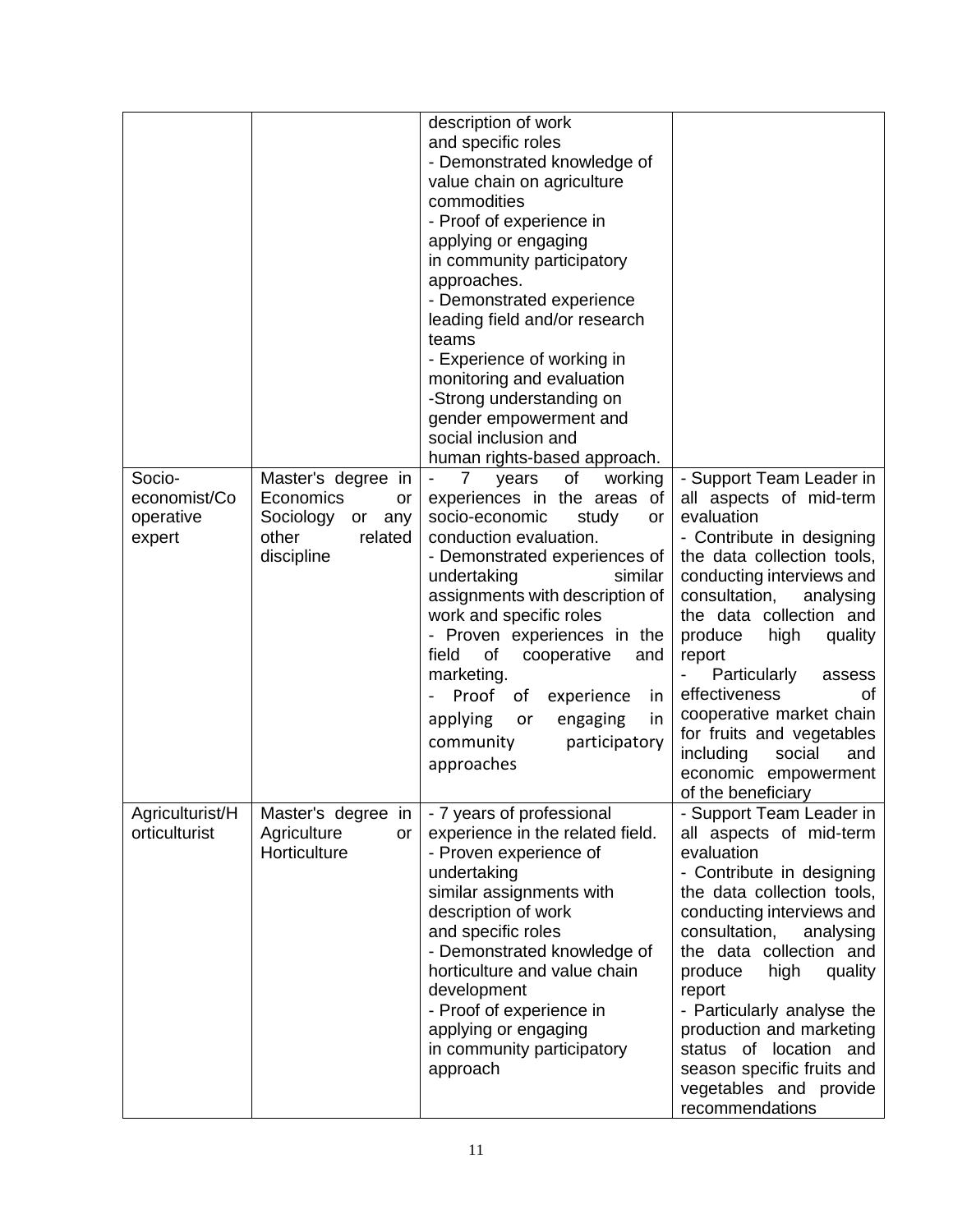| <b>GESI</b> expert                          | Master's degree in<br>Gender<br>studies,<br>Sociology,<br>Development<br><b>Studies</b><br>other<br>or<br>relevant field | - At least 5 years of work<br>experience in gender<br>and<br>sensitive<br>inclusion<br>programming.<br>experience<br>Proven<br>in<br>similar<br>conducting<br>assignments<br>Knowledge<br>gender<br>of<br>sensitive evaluation                                                                                                                              | - Support Team Leader to<br>ensure all aspects of mid-<br>evaluation<br>term<br>are<br>designed<br>and<br>implemented with gender<br>consideration.<br>- Contribute in designing<br>the data collection tools,<br>conducting interviews and<br>consultation,<br>analysing<br>the data collection and<br>high<br>produce<br>quality<br>report which are gender<br>sensitive and responsive.<br>Particularly<br>assess<br><b>CMDP</b><br>whether<br>has<br>addressed gender related<br>provide<br>issues<br>and<br>recommendations |
|---------------------------------------------|--------------------------------------------------------------------------------------------------------------------------|-------------------------------------------------------------------------------------------------------------------------------------------------------------------------------------------------------------------------------------------------------------------------------------------------------------------------------------------------------------|----------------------------------------------------------------------------------------------------------------------------------------------------------------------------------------------------------------------------------------------------------------------------------------------------------------------------------------------------------------------------------------------------------------------------------------------------------------------------------------------------------------------------------|
| Data Analyst                                | Master's degree or<br>equivalent<br>in<br><b>Statistics</b><br><b>or</b><br>Economics<br><b>or</b><br>related fields     | professional<br>5<br>of<br>$\sim$<br>years<br>experience<br>Proven<br>experience<br>0f<br>similar<br>undertaking<br>assignments with description of<br>work and specific roles<br>-Demonstrated knowledge of<br>value<br>chain<br>on<br>agriculture<br>commodities.<br>-Strong statistical skills and<br>knowledge of using software<br>such as SPSS, STATA | Analyse the data from the<br>survey and help team<br>leader to prepare reports                                                                                                                                                                                                                                                                                                                                                                                                                                                   |
| Data collectors<br>(research<br>assistants) | Bachelor's degree<br>in social science or<br>related                                                                     | - Experience in applying or<br>engaging in data collection                                                                                                                                                                                                                                                                                                  | Collect<br>data<br>accurate<br>from the field                                                                                                                                                                                                                                                                                                                                                                                                                                                                                    |

## 8. EVALUATION ETHICS

The evaluation will be conducted in accordance with the principles outlined in the UN Evaluation Group's 'Ethical Guidelines for Evaluation.' The consultations must safeguard the rights and confidentiality of information providers, interviewees and stakeholders through measures to ensure compliance with legal and other relevant codes governing collection of data and reporting on data. The consultant must also ensure security of collected information beforehand and after the evaluation and respect the protocols to ensure anonymity and confidentiality of sources of information where expected. The information, knowledge and data gathered in the evaluation process must also be solely used for the evaluation and not for other purpose without the express authorization of UNDP and partners. Consultations will be held to the highest ethical standards and are required to sign a Code of Conduct upon acceptance of the assignment.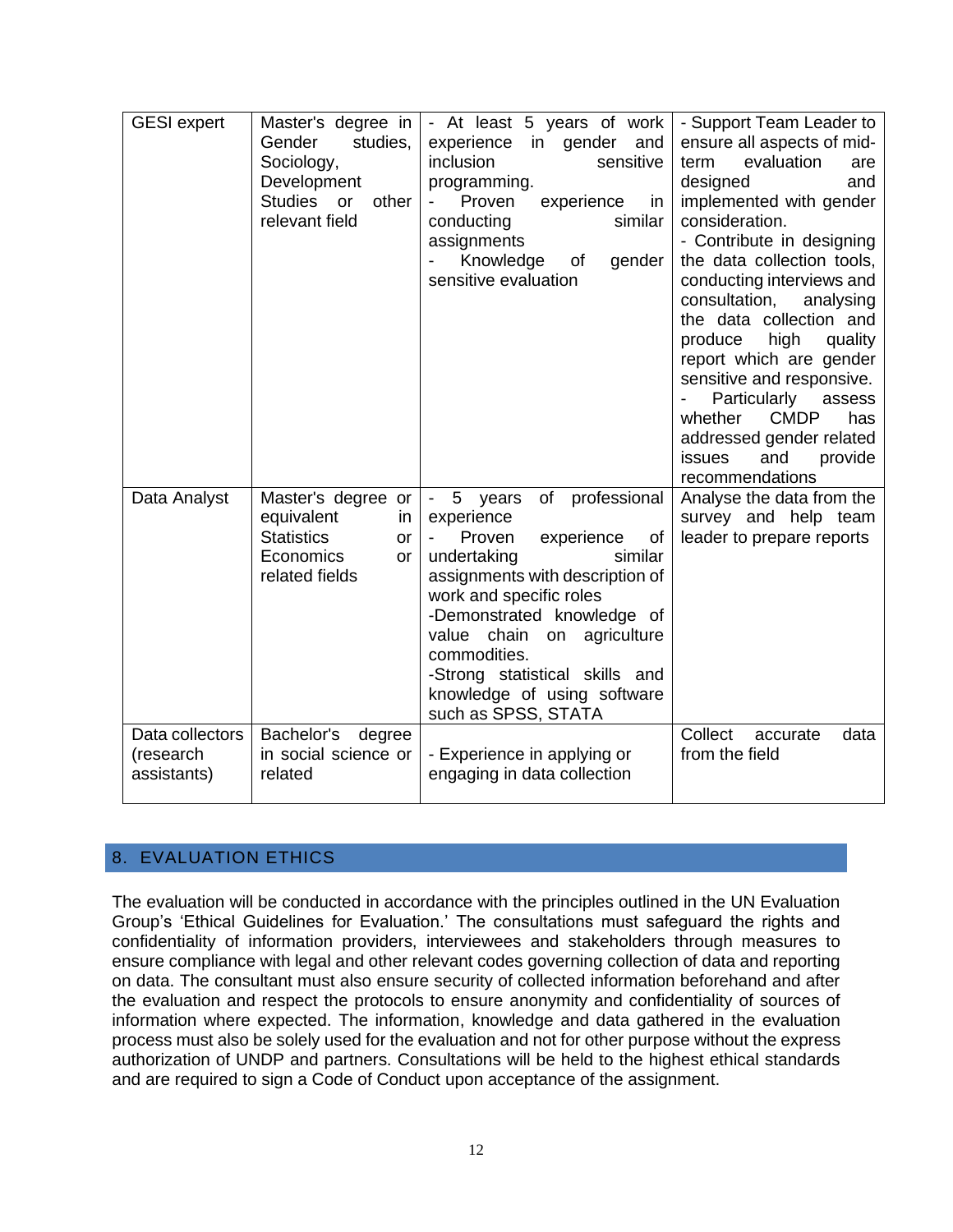#### 9. MANAGEMENT AND IMPLEMENTATION ARRANGEMENT

The principal responsibility for managing the MTR resides with the UNDP Nepal. The UNDP will contract the consulting firm and will ensure the timely implementation of the MTR. The Team Leader will directly report to Evaluation Manager. The project team will assist the evaluation team. Evaluation Manager will ensure smooth, quality and independent implementation of the review with needful support from Portfolio Manager and Senior Management. The project team will support in arranging all the field visits, stakeholder consultations and interviews as needed.

The consultants will be briefed by UNDP after signing of the contract on the objectives, purpose and output of the review. The consultant will maintain all communication through the Evaluation Manager during the implementation of the MTR. The Evaluation Manager would clear each step of the MTR.

CMDP team, the implementing partner, will provide needful support and information and furnish all the required project related documents to be reviewed by the MTR team in leadership of Portfolio Manager. Key stakeholders will provide needful information during data collection and provide critical feedback during debriefing session. Consultant will arrange mission wrap-up meeting with the UNDP and noted comments from participants which will be incorporated in the final report.

The final report will be signed off by the Deputy Resident Representative (DRR) of UNDP Nepal. The summary of the roles and responsibilities of different partners and stakeholders are summarized in the table below:

| <b>Who (Responsible)</b>                               | <b>What (Responsibilities)</b>                                                                                                                                                                                                                                                                                                                                                                                                                                                                                                                                                                                                                                                        |
|--------------------------------------------------------|---------------------------------------------------------------------------------------------------------------------------------------------------------------------------------------------------------------------------------------------------------------------------------------------------------------------------------------------------------------------------------------------------------------------------------------------------------------------------------------------------------------------------------------------------------------------------------------------------------------------------------------------------------------------------------------|
| <b>Evaluation Manager/RBM</b><br>Analyst               | Assure smooth, quality and independent<br>$\bullet$<br>implementation of the evaluation with needful guidance<br>from UNDP's Senior Management.<br>Prepare and approve ToR and selection criteria.<br>$\bullet$<br>Hire the consultant by reviewing proposals and<br>$\bullet$<br>complete the recruitment process.<br>Ensure the independent implementation of the<br>$\bullet$<br>evaluation process.<br>Approve each step of the evaluation.<br>٠<br>Supervise, guide and provide feedback and comments<br>٠<br>to the evaluation consultants.<br>Ensure quality of the evaluation.<br>٠<br>Ensure the Management Response and action plans<br>$\bullet$<br>are fully implemented. |
| Portfolio Manager- Inclusive<br><b>Economic Growth</b> | Draft ToR to be reviewed and provide inputs to be<br>٠<br>finalized by the Evaluation Manager<br>Support in hiring the consultant<br>٠<br>Provide necessary information and coordination with<br>$\bullet$<br>different stakeholders including donor communities<br>Provide feedback and comments on draft report<br>$\bullet$<br>Prepare management response and action plan and<br>$\bullet$<br>follow up the implementation                                                                                                                                                                                                                                                        |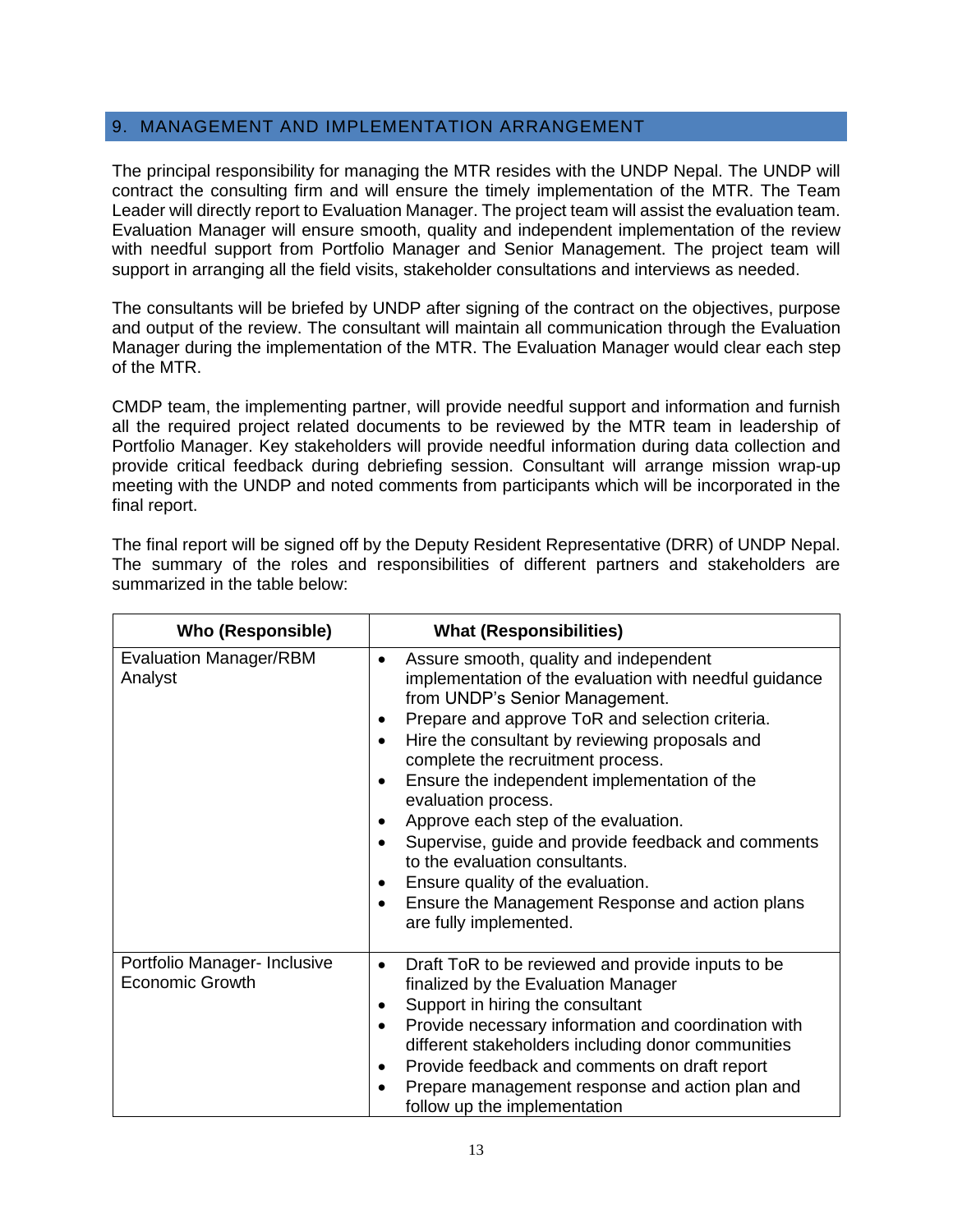| Implementing partner and<br>Project Team (CMDP) | Provide required information, supply documents for<br>$\bullet$<br>review to the consultant team.<br>Logistic arrangement such as setting up stakeholder<br>$\bullet$<br>meetings, arranging field visits and coordination with the<br>Government.                                                                                                                                                                                                                                                                                                              |
|-------------------------------------------------|-----------------------------------------------------------------------------------------------------------------------------------------------------------------------------------------------------------------------------------------------------------------------------------------------------------------------------------------------------------------------------------------------------------------------------------------------------------------------------------------------------------------------------------------------------------------|
| <b>Evaluation team/Consultant</b>               | Review the relevant documents.<br>$\bullet$<br>Develop and submit a draft and final inception report<br>$\bullet$<br>Conduct evaluation.<br>$\bullet$<br>Maintain ethical considerations.<br>$\bullet$<br>Develop and submit a draft evaluation report<br>$\bullet$<br>Organise meeting/consultation to discuss the draft<br>$\bullet$<br>report<br>Incorporate inputs and feedback in draft report<br>$\bullet$<br>Submit final report with due consideration of quality and<br>$\bullet$<br>effectiveness<br>Organise sharing of final evaluation report<br>٠ |

# 10.DELIVERABLES AND TIMELINE

The MTR is expected to start in April 2021 for an estimated duration of 35 days spread over 2 months from signing of the contract. The total duration of experts (excluding data collectors for sample survey) should not exceed 70 person days. The team leader is solely responsible for division of work among team members that needs to be included in inception report.

| <b>Planned Activities</b>                                                                                           | <b>Tentative</b><br>working<br>days | <b>Remarks</b>                                                                                   | <b>Payment</b>                       |
|---------------------------------------------------------------------------------------------------------------------|-------------------------------------|--------------------------------------------------------------------------------------------------|--------------------------------------|
| Desk review and preparation of<br>design (home based)                                                               | 2 days                              |                                                                                                  |                                      |
| Finalizing design, methods and<br>inception report and sharing with<br>reference group for feedback (home<br>based) | 3 days                              | UNDP needs at<br>least 3 days to<br>review and<br>provide<br>feedback on the<br>inception report | 30% of the<br>total contract<br>cost |
| Stakeholders meetings, interviews<br>(Virtual and/or field based) and<br>Household<br>Survey                        | 17 days                             |                                                                                                  |                                      |
| Analysis, preparation of draft report<br>and sharing for the review                                                 | 7 days                              |                                                                                                  | 40% of the<br>total contract<br>cost |
| Presentation of findings to the<br>concerned stakeholders                                                           | 1 day                               |                                                                                                  |                                      |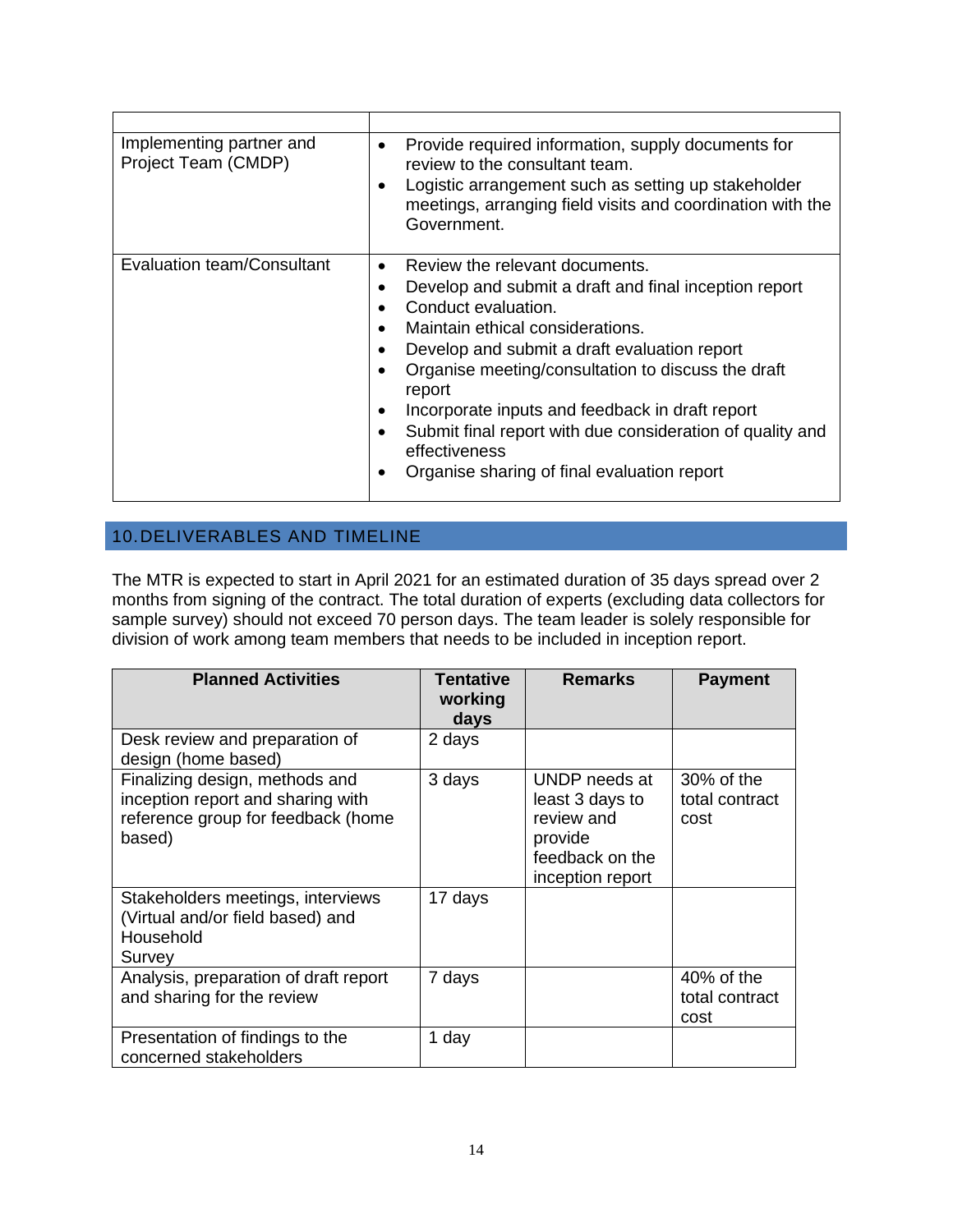| Incorporate suggestions and<br>comments<br>to finalize the report and submit final<br>report to UNDP | 5 days  | UNDP needs at<br>least 10-15 days<br>to review and<br>finalize the<br>report | 30% of the<br>total contract<br>cost |
|------------------------------------------------------------------------------------------------------|---------|------------------------------------------------------------------------------|--------------------------------------|
| Total                                                                                                | 35 days |                                                                              |                                      |

## 11. USE OF EVALUATION RESULTS

The findings of the MTR will be used to analyze the lessons learnt and a way forward for future course of action and scale up. Therefore, the report shall provide critical findings and specific recommendations for remaining period of the project and future interventions.

### 12.CRITERIA FOR APPLICATION SELECTION

A two-stage procedure is utilized in evaluating the proposal, with evaluation of the technical proposal being completed prior to any financial proposal being opened and compared. The financial offers of the proposals will be opened only for submissions that passed the minimum technical score of 70% of the obtainable score of 1,000 points in the evaluation of the technical proposals.

The technical proposal is evaluated based on its responsiveness to the Terms of Reference (TOR). In the Second Stage, the financial proposal of all consultants who will have attained minimum 70% score in the technical evaluation will be compared.

|   | <b>Summary of Technical Proposal Evaluation Forms</b> | <b>Score Weight</b> | <b>Points</b><br><b>Obtainable</b> |
|---|-------------------------------------------------------|---------------------|------------------------------------|
|   | Expertise of firm/Organization submitting<br>proposal | <b>25%</b>          | 250                                |
| 2 | Proposed Work Plan and Approach                       | 45%                 | 450                                |
| 3 | Personnel                                             | 30%                 | 300                                |
|   | Total                                                 | 100%                | 1,000                              |

| I. Expertise of firm / organisation submitting proposal (Points obtainable<br>250 Points)                                                                                                                                                                                             | <b>Points</b> |
|---------------------------------------------------------------------------------------------------------------------------------------------------------------------------------------------------------------------------------------------------------------------------------------|---------------|
| 1.1 Reputation of organisation and Staff (Competence / Reliability)                                                                                                                                                                                                                   | 20            |
| 1.2 Litigation and Arbitration history                                                                                                                                                                                                                                                | 15            |
| 1.3 General organisational capability which is likely to affect implementation<br>(i.e. loose consortium, holding company or one firm, size of the firm /<br>organisation, strength of project management support e.g. project financing<br>capacity and project management controls) | 50            |
| 1.4 Extent to which any work would be subcontracted (subcontracting carries<br>additional risks which may affect project implementation, but properly done it<br>offers a chance to access specialized skills.)                                                                       | 15            |
| 1.5 Quality assurance procedures, warranty                                                                                                                                                                                                                                            | 20            |
| Sub-total (1.1 to 1.5)                                                                                                                                                                                                                                                                | 120           |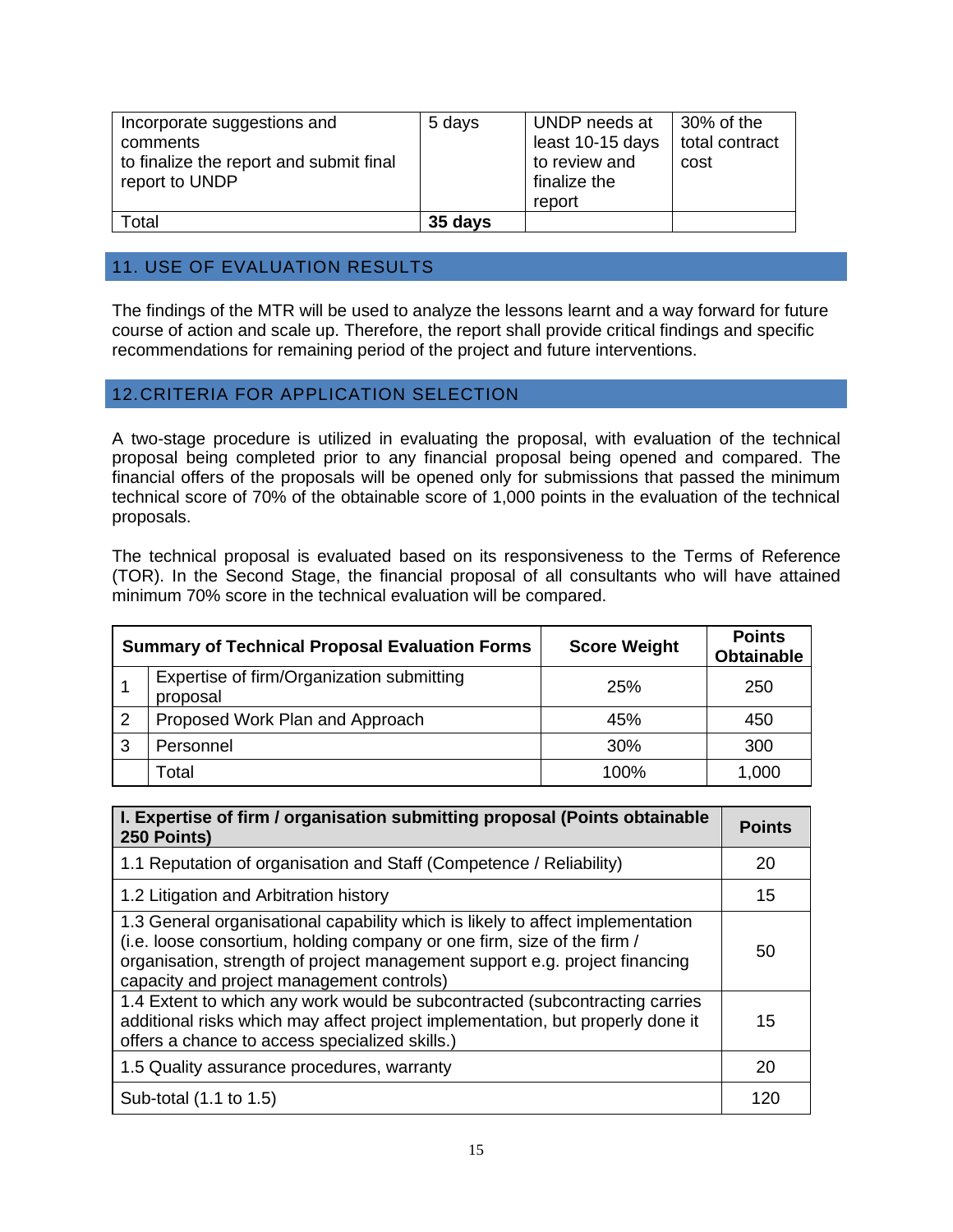| 1.6 Relevance of:                                                                                                                                                   |     |
|---------------------------------------------------------------------------------------------------------------------------------------------------------------------|-----|
| Specialized Knowledge                                                                                                                                               | 30  |
| Experience on Similar Programme / Projects                                                                                                                          | 50  |
| Experience on Projects in the Region                                                                                                                                | 20  |
| Work for GoN/UNDP/ major multilateral/ or bilateral programme                                                                                                       | 30  |
| Sub Total for 1.6                                                                                                                                                   | 130 |
| Total for Expertise of firm / organisation submitting proposal (I)                                                                                                  | 250 |
| II. Proposed Plan and Approach (Points obtainable 450 points)                                                                                                       |     |
| 2.1 To what degree does the Offeror understand the task?<br>2.2 Have the important aspects of the task been addressed in sufficient                                 | 50  |
| detail?                                                                                                                                                             | 30  |
| 2.3 Are the different components of the project adequately weighted relative to<br>one another?                                                                     | 20  |
| 2.4 Is there evidence that the proposal has been prepared based on an in-<br>depth understanding and prior knowledge of the project environment?                    | 50  |
| 2.5 Is the conceptual framework adopted appropriate for the task?                                                                                                   | 50  |
| 2.6 Is the scope of task well defined and does it correspond to the TOR?                                                                                            | 100 |
| 2.7 Is the presentation clear and is the sequence of activities and the planning<br>logical, realistic and does it promise efficient implementation of the project? | 150 |
|                                                                                                                                                                     |     |
| <b>Total for Proposed Work Plan and Approach (II)</b>                                                                                                               | 450 |
| III. Personnel (Points obtainable 300 Points)                                                                                                                       |     |
| 3.1 Team Leader:                                                                                                                                                    |     |
| Academic Qualification (Master's degree in agriculture relevant discipline.<br>PhD desirable)                                                                       | 20  |
| Experience in designing and leading evaluation/research and project<br>assessment study for agricultural projects                                                   | 25  |
| Extensive knowledge of value chain on agriculture commodities                                                                                                       | 25  |
| Experience in working with national, sub-national and local government,<br>INGOs/donors, communities and diverse stakeholder groups                                 | 20  |
| Understanding on gender empowerment and social inclusion and human<br>rights based approach                                                                         | 5   |
| Understanding of and experience working with UN agencies or government<br>projects                                                                                  | 5   |
| Sub Total for Team Leader                                                                                                                                           | 100 |
| 3.2 Socio Economic/Cooperative Expert                                                                                                                               |     |
| Academic qualification (Master's degree in Relevant field)                                                                                                          | 20  |
| Extensive experience in undertaking similar assignments                                                                                                             | 20  |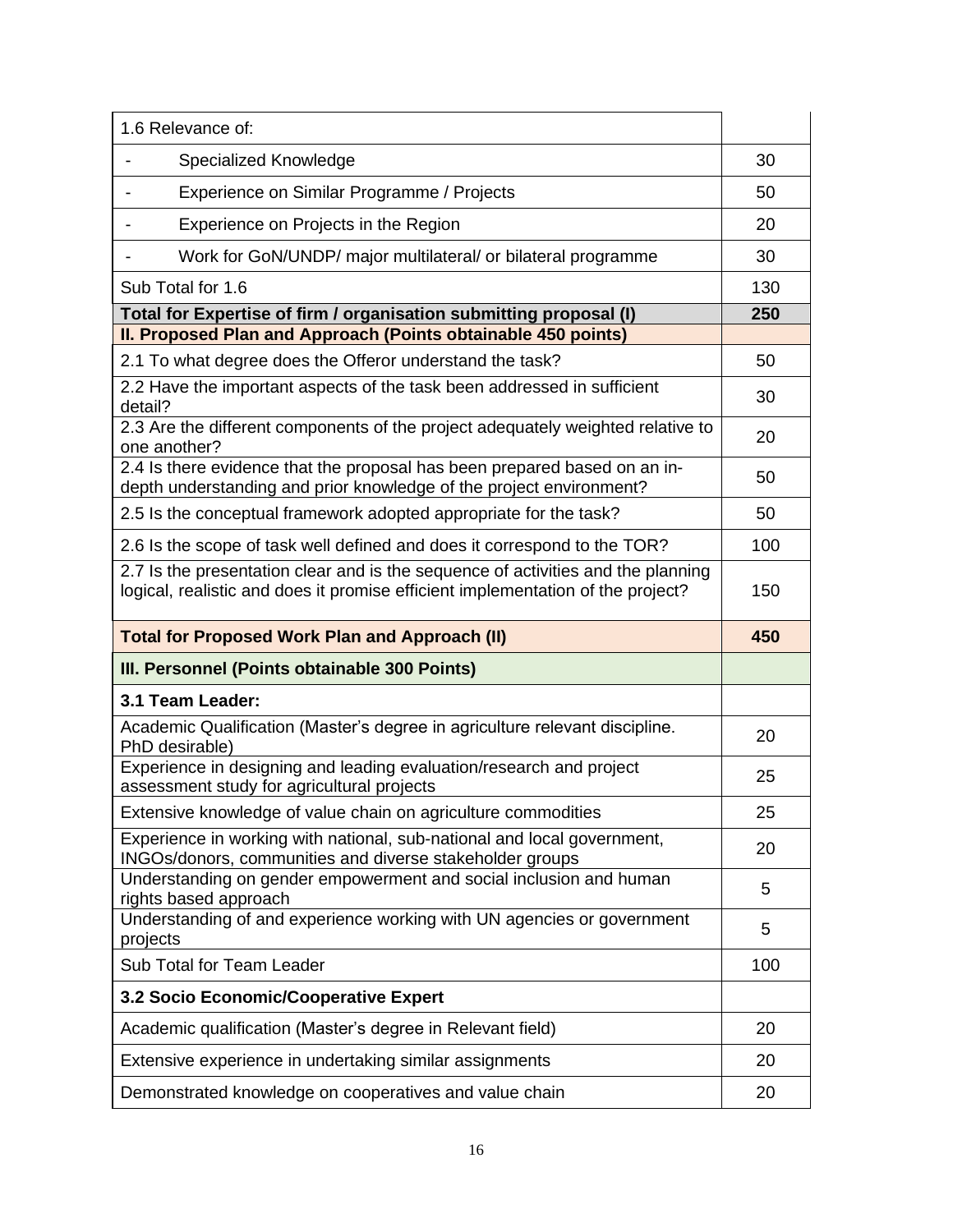| Experience in applying community participatory approach                                                           | 20   |
|-------------------------------------------------------------------------------------------------------------------|------|
| Sub Total for Socio-Economist/Agriculture Expert                                                                  | 80   |
| 3.3 Agriculturist/ Horticulturist                                                                                 |      |
| General qualification (Master's degree in agriculture or horticulture (preferably,<br>marketing and value chain)) | 15   |
| Extensive experience in undertaking similar assignments                                                           | 15   |
| Demonstrated knowledge of agriculture economics and value chain<br>development                                    | 15   |
| Proof of experience in engaging community participatory approaches                                                | 15   |
| Sub Total for Agriculturist/ Horticulturist                                                                       | 60   |
| 3.4 GESI Expert                                                                                                   |      |
| General Qualification: Master's degree in Sociology or relevant field                                             | 10   |
| Extensive experience in undertaking similar assignments                                                           | 10   |
| Has worked in GESI field for at least 5 years                                                                     | 10   |
| Sub Total for GESI Expert                                                                                         | 30   |
| 3.4 Statistician/ Research Coordinator                                                                            |      |
| General qualification (master's degree on statistics or economics or<br>biometrics)                               | 10   |
| Knowledge of data management and cleaning, statistical skills and in depth<br>understanding of software           | 10   |
| Experience in delivering similar assignment                                                                       | 10   |
| Sub Total for Data Analyst                                                                                        | 30   |
| <b>Total for Personnel (III)</b>                                                                                  | 300  |
| <b>Grand Total (I+II+III)</b>                                                                                     | 1000 |

## **Financial Evaluation Criteria**

| <b>Summary of Financial Proposal Evaluation Forms</b>                                                        | Score Weight    |
|--------------------------------------------------------------------------------------------------------------|-----------------|
| Each technically qualified proposal (70%) shall be<br>given a financial score. The lowest Financial Bid will |                 |
| be awarded the highest marks                                                                                 | 30 <sup>%</sup> |
| Total                                                                                                        | 30%             |

**\*\* The weight for financial scores will be calculated on a pro-rata basis with the lowest financial proposal as 30%\*\*** 

**\*\*The final scoring will be based on the total score weight of technical (70%) and financial score (30%).\*\***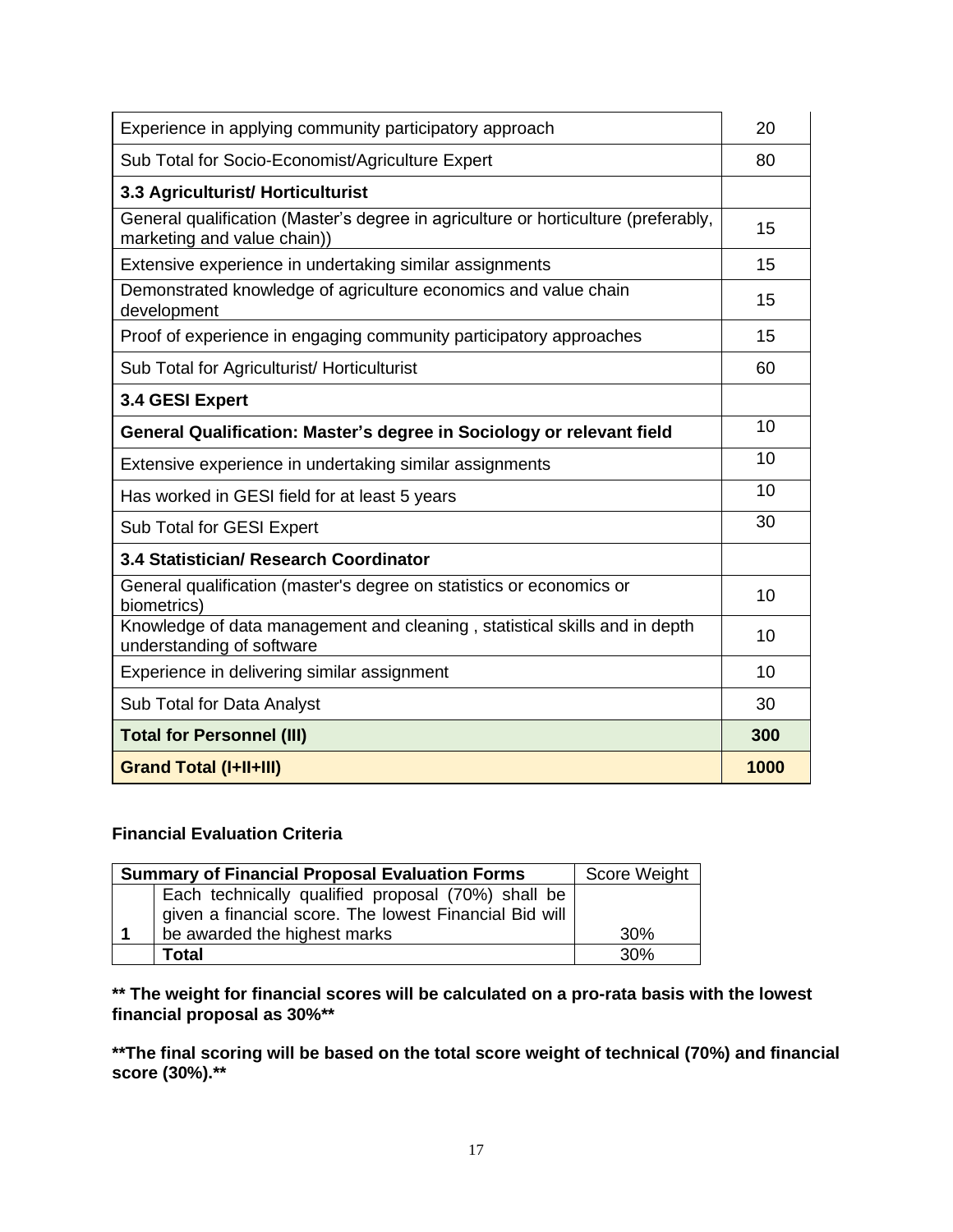# 13.ELIGIBILITY CRITERIA/REQUIREMENTS

- Interested consultant must be legally constituted and registered under the laws of Nepal.
- The consultant must have sufficient technical expertise, human resources and infrastructure as specified in the TOR.
- The consultant must be registered in PAN.
- The consultant must submit the evidence of past experiences relevant to this assignment including the following documents:
	- a) Profile of the organization describing the nature of business, field of expertise, list of current and previous clients for similar services indicating contract scope, duration and contact references
	- b) Rregistration certificate and certificate of the registration at tax office
	- c) Latest Tax clearance/ exemption certificate
	- d) Latest two years' audited financial statement report
	- e) Written Self-Declaration that the organization/ company is not in the UN Security Council 1267/1989 List, UN Procurement Division List or Other UN Ineligibility List.
	- In addition, the applicant should include:
		- a. Names and qualifications of the key personnel proposed for the MTR,
		- b. Written confirmation from each personnel that they are available for the entire duration of the contract.

### ANNEXES

- **(i)** Relevant Documents: Project Document, Multi-year work plan, Annual Work Plan 2018 -2020, Project Progress Reports of 2018-2020, Financial Reports, Technical Needs Assessment Report, Project Management Structure, Knowledge products etc.
- **(ii)** IEO's guidance on Structure and content of report
- **(iii)** List of key agencies, stakeholders and partners for evaluation

### **UNDP**

- UNDP Senior Management (DRR), Policy Advisors, Portfolio Managers, RBM Analyst
- CMDP- National Project Director, National Project Manager and other Project Staff as needed

### **Stakeholders:**

- International development partners
- Project donor and other donors
- National Project Managers of other projects

### **Implementing Partners**

- Ministry of Land Management, Cooperative and Poverty Alleviation
- Cooperatives, market operators, farmers, agrovets, service providers, local traders, and other actors along the value chain
- Cooperative Board
- National and District Cooperative Unions
- Local governments

**(iv)** Inception Report Contents Outline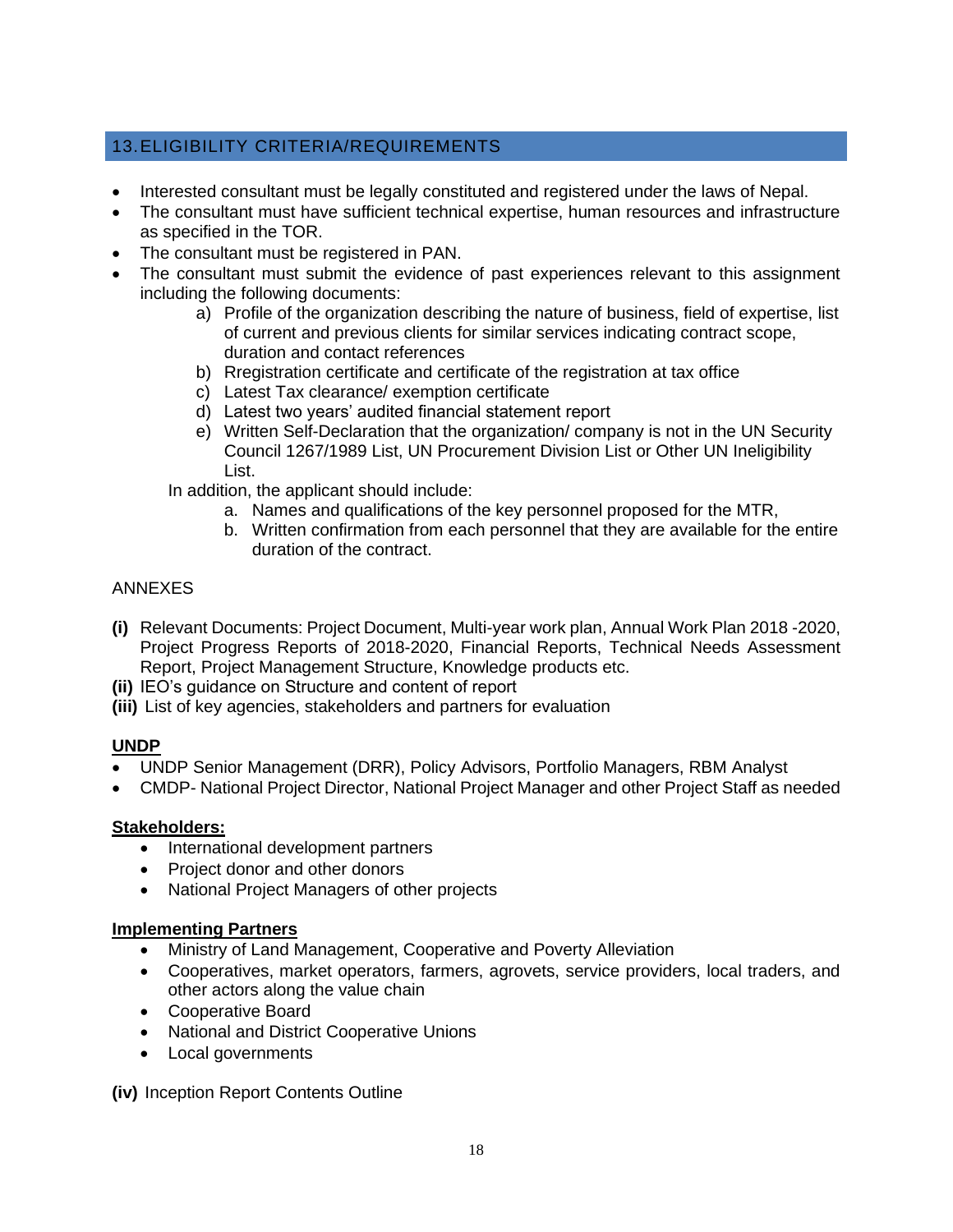- **(v)** Format of the review report
- **(vi)** Evaluation Audit Trial Form
- **(vii)** Code of Conduct
- **(viii)** Cooperative Market Development Programme, Programme Areas

| 1. Chitwan                               |                                      |                                                |
|------------------------------------------|--------------------------------------|------------------------------------------------|
| <b>Rantanagar Municipality</b>           | <b>Rapti Municipality</b>            | <b>Kalika Municipality</b>                     |
| Jamunapur, Bairiya, Jirauni<br>11 and 12 | Bhandara (Rapti 4,5,6)               | Shaktikhor, Neureni, Naya<br>Tandi (Ward 8, 9) |
| Ratna Nagar (Ward 13, 15)                | Birendra Nagar (Rapti 7,8)           | Padampur (Ward No.1)                           |
| Pithuwa (Ratna Nagar 14,<br>16)          | Pithuwa Piple (Rapti 1)              | Kholesimal                                     |
| Madhavpur                                | Thakaltar, Korak (11, 12 and<br>(13) | Siddhi (Ward 10,11)                            |

| 2. Dhading                                   |                               |                                |
|----------------------------------------------|-------------------------------|--------------------------------|
| <b>Benighat Rural</b><br><b>Municipality</b> | <b>Dhunibesi Municipality</b> | <b>Gajuri Municipality</b>     |
| Dhusa (Ward 6,7,8)                           | Dharke (ward 6)               | Chhabise (Ward No.5)           |
| <b>Bishaltar</b>                             | Khanikhola (Ward 7 & 8)       | Jogitar, Milantar (ward no. 6) |
| Majhimtar (Ward 9)                           | Jeevanpur (Ward 5)            | Galaudi (ward no. 1)           |
| Talti                                        | Chhatre Deurali (Ward No.2)   | Kiranchowk (Ward No. 7, 8)     |

| 3. Kavre                       |                                                      |                               |
|--------------------------------|------------------------------------------------------|-------------------------------|
| <b>Paanchkhal Municipality</b> | <b>Mandan Deupur</b><br><b>Municipality</b>          | <b>Dhulikhel Municipality</b> |
| Tamaghat Ward 4 & 7            | Mahadevsthan (Kuntabesi,<br>Naubise, Kedar Basti)    | Rabi Opi (Deurali)            |
| Baluwa Ward 10 & 12            | Jaisithok (Chakhola,<br>Timalsina Village)           | Patlekhet                     |
| Teen Piple Ward 6              | Baluwapati Deupur (Gairi<br>Gaun, Rohini, Makaibari) | Batase Shankhu                |